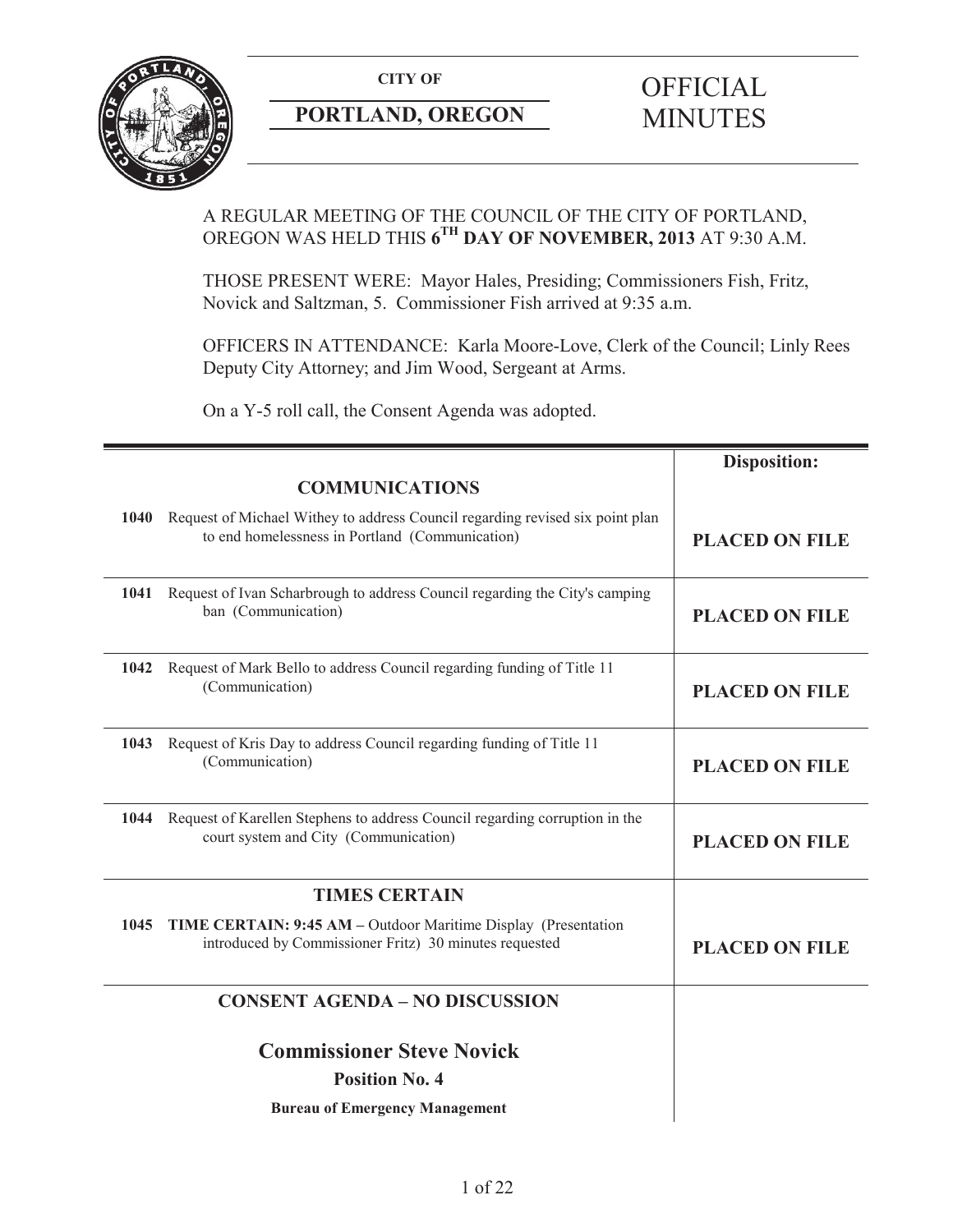|         | 1101110010, 2010                                                                                                                                                                                                                                                                                                        |                                                                                               |
|---------|-------------------------------------------------------------------------------------------------------------------------------------------------------------------------------------------------------------------------------------------------------------------------------------------------------------------------|-----------------------------------------------------------------------------------------------|
| $*1046$ | Accept an FY 2013 Emergency Management Performance Grant in the amount<br>of \$362,971 from the Federal Emergency Management Agency to<br>administer an integrated all hazard emergency management program for<br>the City (Ordinance)                                                                                  | 186319                                                                                        |
|         | $(Y-5)$                                                                                                                                                                                                                                                                                                                 |                                                                                               |
|         | <b>Bureau of Transportation</b>                                                                                                                                                                                                                                                                                         |                                                                                               |
| 1047    | Authorize application to Oregon Department of Transportation for a 3-year<br>Safe Community Grant in the amount of \$85,000 per year to<br>systematically apply specific engineering, enforcement, education<br>strategies and proven traffic safety countermeasures on identified arterials<br>in Portland (Ordinance) | <b>PASSED TO</b><br><b>SECOND READING</b><br><b>NOVEMBER 13, 2013</b><br>AT 9:30 AM           |
|         | <b>REGULAR AGENDA</b>                                                                                                                                                                                                                                                                                                   |                                                                                               |
|         | <b>Mayor Charlie Hales</b>                                                                                                                                                                                                                                                                                              |                                                                                               |
|         | <b>Bureau of Police</b>                                                                                                                                                                                                                                                                                                 |                                                                                               |
|         | 1048 Revise Ordinance for a contract with Cascadia Behavioral Healthcare, Inc. to<br>correct contract amount and include sole source language (Ordinance;<br>amend Ordinance No. 186088)                                                                                                                                | <b>PASSED TO</b><br><b>SECOND READING</b><br><b>NOVEMBER 13, 2013</b><br><b>AT 9:30 AM</b>    |
|         | <b>City Attorney</b>                                                                                                                                                                                                                                                                                                    |                                                                                               |
| 1049    | Authorize City Attorney to join brief of <i>amicus curiae</i> City and County of San<br>Francisco, in McCullen v. Coakley (Resolution) 10 minutes requested                                                                                                                                                             | <b>REFERRED TO</b><br><b>COMMISSIONER OF</b><br><b>FINANCE AND</b><br><b>ADMINISTRATION</b>   |
|         | <b>Office of Management and Finance</b>                                                                                                                                                                                                                                                                                 |                                                                                               |
| $*1050$ | Adopt findings and authorize exemption to the competitive bidding<br>requirements of ORS Chapter 279C and City Code 5.34 and authorize a<br>Construction Manager/General Contractor contracting method for the<br>Streetcar Relocation Project (Ordinance) 10 minutes requested<br>$(Y-5)$                              | 186320                                                                                        |
| 1051    | Amend the Business License Law to increase the Owners Compensation<br>Deduction maximum for the 2014 tax year (Ordinance; amend Code<br>Section 7.02.600)                                                                                                                                                               | <b>RESCHEDULED TO</b><br><b>NOVEMBER 13, 2013</b><br><b>AT 9:30 AM</b><br><b>TIME CERTAIN</b> |
|         | <b>Commissioner Dan Saltzman</b>                                                                                                                                                                                                                                                                                        |                                                                                               |
|         | <b>Position No. 3</b>                                                                                                                                                                                                                                                                                                   |                                                                                               |
|         | <b>Portland Fire &amp; Rescue</b>                                                                                                                                                                                                                                                                                       |                                                                                               |
| 1052    | Donate surplus fire apparatus to Sister City Guadalajara, Mexico (Second<br>Reading Agenda 1039)                                                                                                                                                                                                                        | 186321                                                                                        |
|         | $(Y-5)$                                                                                                                                                                                                                                                                                                                 |                                                                                               |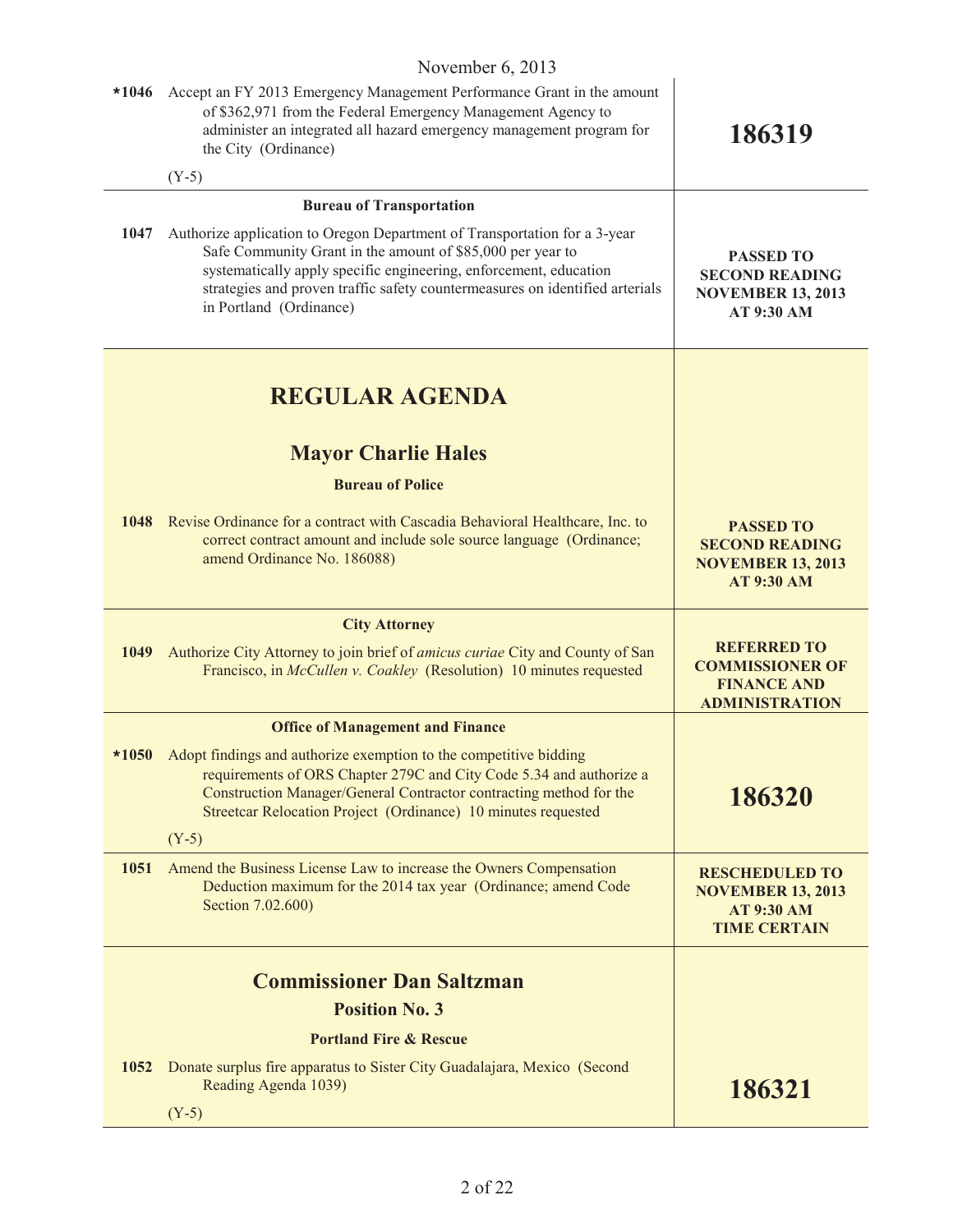At 11:00 a.m., Council adjourned.

# **LAVONNE GRIFFIN-VALADE**

Auditor of the City of Portland

By Karla Moore-Love Clerk of the Council

For a discussion of agenda items, please consult the following Closed Caption File.

# **WEDNESDAY, 2:00 PM, [DATE], 2013**

**DUE TO LACK OF AN AGENDA THERE WAS NO MEETING**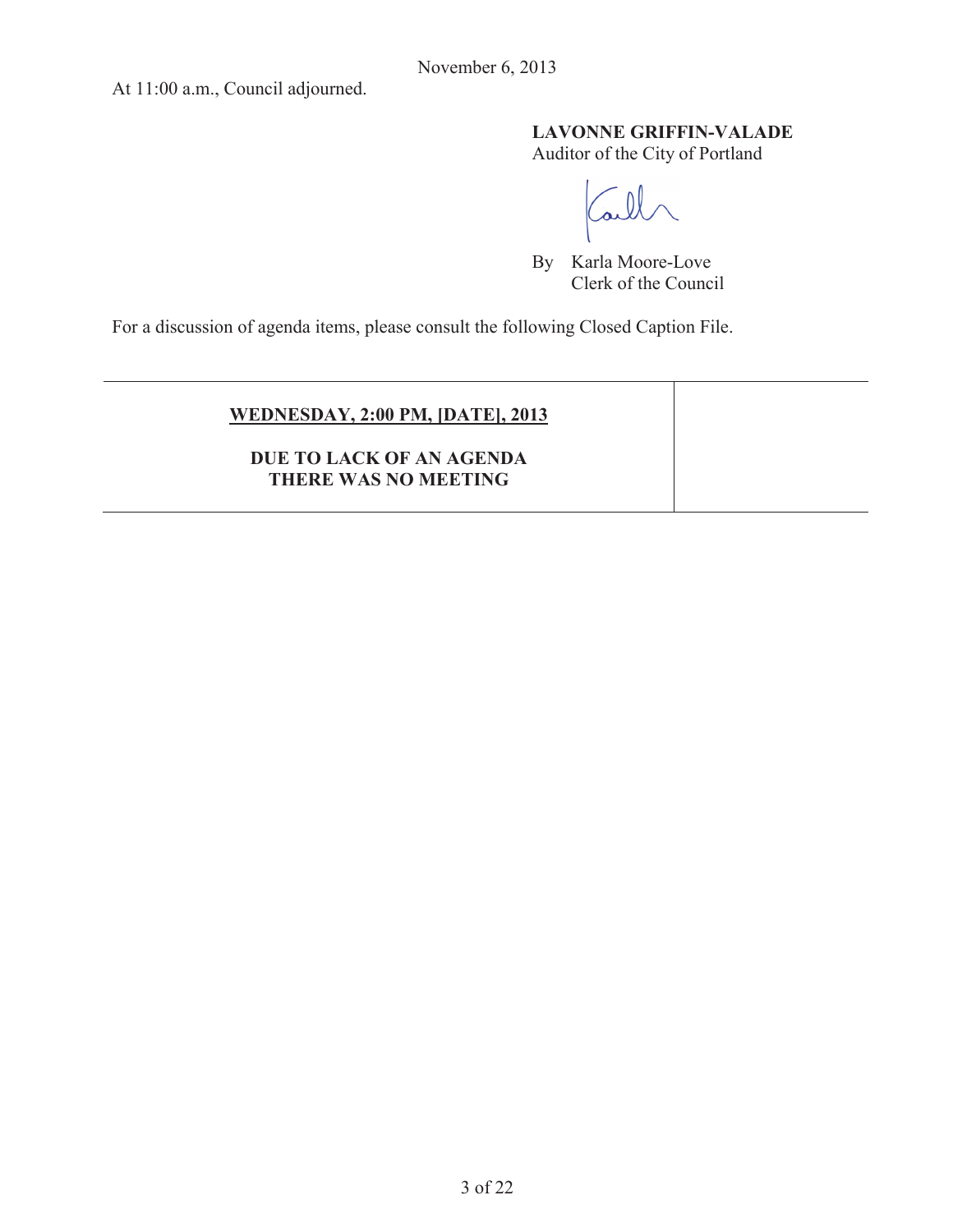# November 6, 2013 **Closed Caption File of Portland City Council Meeting**

This file was produced through the closed captioning process for the televised City Council broadcast and should not be considered a verbatim transcript. Key: **\*\*\*\*\*** means unidentified speaker.

# **NOVEMBER 6, 2013 9:30 AM**

**Hales:** Let's go ahead and get started, please. We are expecting Commissioner Fish but he's not here yet. Good morning and welcome to the November 6th meeting of the Portland City Council. Karla, could you please call the roll.

**Novick:** Here. **Fritz:** Here. **Saltzman:** Here. **Hales:** Here.

**Hales:** We have a couple sadnesses to commemorate, unfortunately, this morning, and I would like to start first with a moment of silence to mourn the passing of reserve officer Robert Libke in Oregon City. Being a police officer is always challenging and dangerous work. And unfortunately, occasionally, an officer is put in a situation, as he was, where they make the ultimate sacrifice. And I've reached out to Mayor Doug Neeley and the members of the Oregon City city council to let them know that our community cares about their loss, and that we are all with them. So, could we please take a moment of silence in honor of Mr. Lipke. [moment of silence]

**Hales:** Thank you. Commissioner Saltzman, I believe you have a moment you would like us to participate in as well.

**Saltzman:** Yes, thank you, Mayor. Today the flag of the City of Portland is lowered at half-staff in honor of Abukar Madey. This is the 11th time that we have lowered the city flag since 2009 to honor children who have died from abuse, neglect, or homicidal violence. Abukar had just celebrated his 15th birthday a few days before he was fatally shot on October 11th. He was a first year student at Franklin High School and loved to play basketball. He had recently returned from his parents' native country of Somalia and had enjoyed the immersion into Somali culture. His family was eager to see Abukar graduate high school and go on to college. Our thoughts are with his family, friends, and loved ones, and today, we are joined by Abukar's family and by Musse Olol from the Somali American Council of Oregon who would like to make a few remarks. **Musse Olol:** Thank you very much. Thank you Commissioner Novick, Commissioner Fritz, Mayor Hales, Commissioner Saltzman, and Commissioner Fish. I have talked to Mr. Abukar Madey's father, and I've been asked when your office asked me a few things to remember of their child. I've been involved in the community for the last three years, and this has been one of the hardest, the hardest issue that I have to deal with. I have to go to at night at the hospital, and help the parents to go through this. And for him to tell me this, one of the hardest -- after he told me the line of things that he wants to have mentioned about his son, what he added still stays with me. He said, he left his former country because of the violence only for his son to be met with a bullet in our streets of Portland. And that was words that are stuck with me coming from a father to a father. This is the tip of the iceberg. About two years ago, I've been talking about this problem that comes to our community. Our community are united on working together today, unlike what it was in the past. And this is diaspora throughout the country. Just last night, I got a call from Minneapolis that they have elected the first city commissioner, first Somali American, and that's a unity. They received 95% of the votes from the Somali community, and that's what I wanted the city of Portland to understand and to realize and to work directly with the community. As a parent, we already contacted with the Portland police and the office of crime prevention, and we would like to work also with the commissioners and the Mayor to work with us and to prevent another child to go through this. Thank you very much for your time. If you have any questions, I can answer it.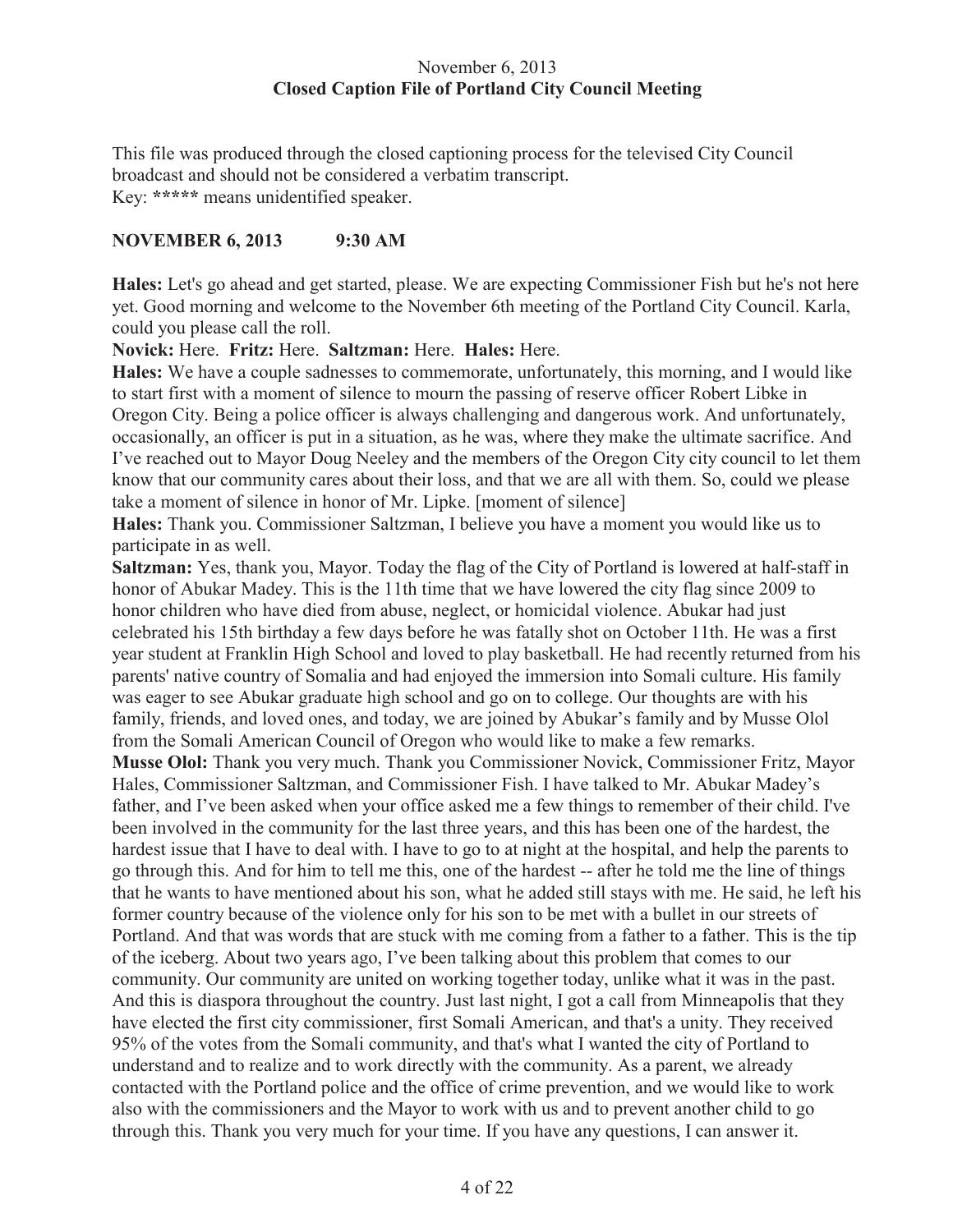**Saltzman:** Did you wish to say something?

**\*\*\*\*\*:** No. Actually, I will only add one point. Abukar died, and every one of us will die one day. But, that was not a happy ending. That, I would like to share with you guys. Thank you. **Saltzman:** I would ask that we have a moment of silence in honor of Abukar Madey. [moment of silence]

**Hales:** Thank you for coming this morning, and Commissioner Saltzman, thank you. Before we begin the council calendar, we also have a proclamation this morning. And Rachel, I'm not sure if Michelle Romanick has arrived or not. But, oh, there she is. Michelle, come on up, please. I will read this proclamation and give Michelle a chance to speak as an advocate for prevention and cure of a disease that's stalking too many of our fellow citizens. Whereas in 2013, an estimated 45,220 people will be diagnosed with pancreatic cancer in the United States, and 38,460 will die from the disease. And whereas pancreatic cancer is one of the deadliest cancers, the fourth leading cause of cancer death in the United States, and is the only major cancer with a five-year relative survival rate in the single digits of just 6%. And when symptoms of pancreatic cancer present themselves in the late stage, and 73% of pancreatic cancer patients die within the first year of their diagnosis while 94% of pancreatic cancer patients die within the first five years. And whereas pancreatic cancer is the third leading cause of cancer deaths in Oregon, and approximately 520 deaths will occur in Oregon this year. And whereas the incident and death rate for pancreatic cancer are increasing, and pancreatic cancer is anticipated to move from the fourth to the second leading cause of cancer death in the United States by 2020. And whereas the Pancreatic Cancer Action Network is the national organization serving the pancreatic cancer community in the city of Portland and nation-wide through a comprehensive approach that includes public policy, research funding, patient services, and public awareness and education related to developing effective treatments and a cure for pancreatic cancer, and whereas the Pancreatic Cancer Action Network and its affiliate in the city of Portland support those patients currently battling pancreatic cancer as well as to those who have lost their lives to the disease, and are committed to nothing less than a cure. And whereas the good health and well-being of the residents of the city of Portland are enhanced as a direct result of increased awareness about pancreatic cancer, and research into early detection causes an effective treatment. And therefore, I, Charlie Hales, Mayor of the City of Portland, Oregon, the city of roses, do hereby proclaim the month of November 2013 to be pancreatic cancer awareness month in Portland, and encourage all residents to observe this month. So, welcome, Michelle. Some thoughts, and tell us what your network is working on.

**Michelle Romanick:** The Portland affiliate would like to thank the City of Portland and Mayor Hales for making the proclamation for us this month. The Pancreatic Cancer Action Network is a nation-wide organization that has three main objectives: to advance research, support patients, and create hope. And today, this proclamation has helped to give hope to those here in Oregon. Pancreatic cancer is the fourth leading cancer killer in the U.S. but actually, here in Oregon, it's number three. And so our organization, our affiliate works really hard to help raise awareness, raise funds to help put an end to this deadly cancer. This past Saturday, we actually had our purple stride fundraiser walk here at the world trade center downtown. We walked the waterfront, and the numbers are still coming in, but we believe that we have currently raised \$80,000. So, we're very proud of that. Later this month, we are going to have our purple light vigil at Director Park here in downtown Portland. It's a ceremony where we remember those that we've lost to pancreatic cancer and honor those fighting this terrible disease. That will be held on November 24, and if anyone is interested, they can visit purplelight.org for more information. Thank you. **Fish:** Mayor, may I ask a quick question?

**Hales:** Please.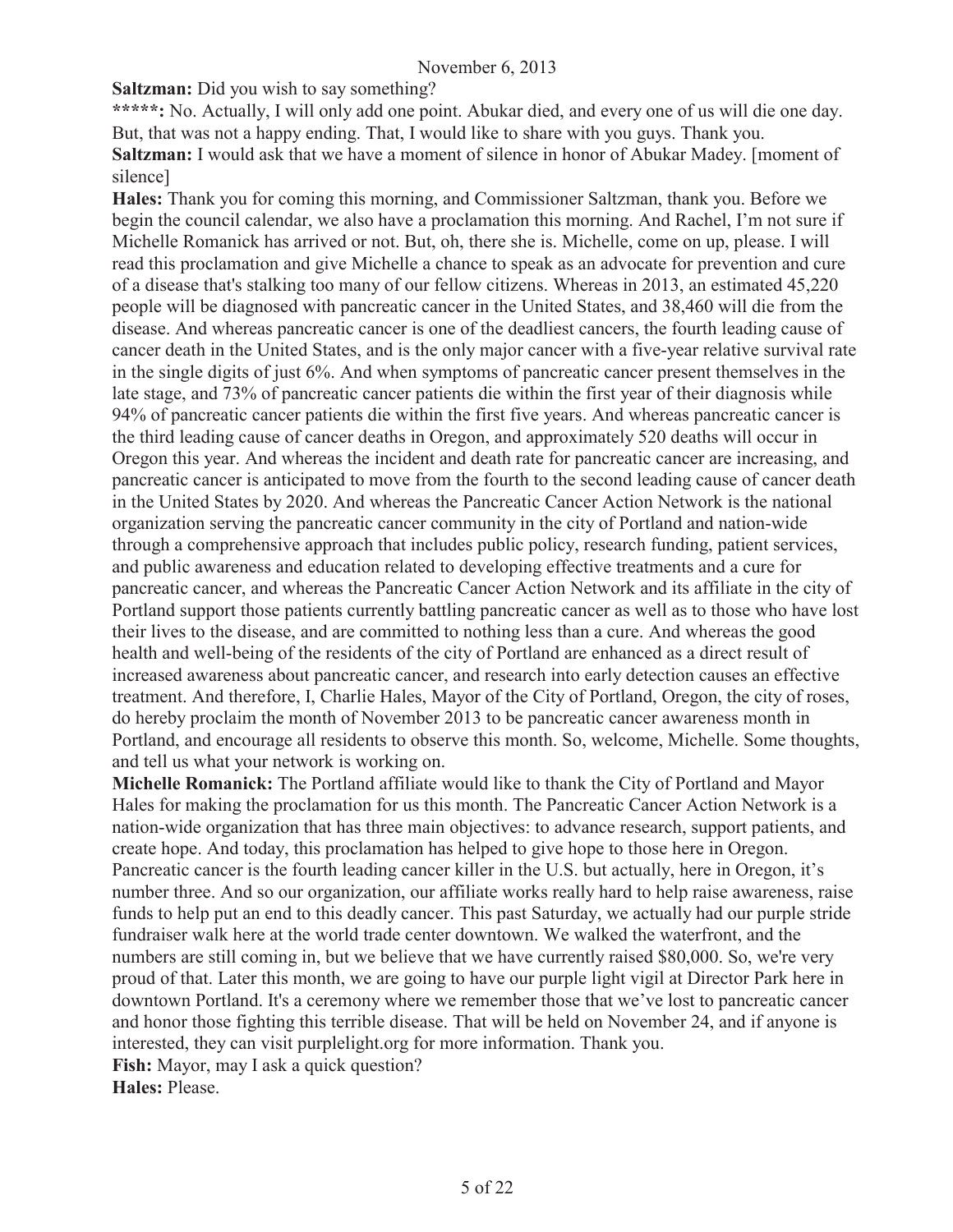**Fish:** Thank you for being with us. I lost my dad to combination lung cancer and prostate cancer, so I know a bit about the science of those cancers. What triggers pancreatic cancer -- what are the risk factors for pancreatic cancer?

**Romanick:** They're still doing research to try to determine those factors. I know they believe diet could have a lot to do with it. Smoking, eating certain foods. I know I read an article that's trying to put a link between pancreatic cancer and diet sodas. So, we have a lot of -- our organization is raising money for research, so we can determine what are the factors that are causing this disease. I know by the time that it's diagnosed in most people, it has spread, and that there is nothing that can be done. I know my own father was diagnosed the first weekend in October, and then he passed away 50 days later right before Thanksgiving. So, by the time that they found it in his body, it had spread to his liver, and the doctors just told him sorry. And they told him to go home and get his affairs in order. And unfortunately, that is what we hear from a lot of the people that we work with in our organization. How their loved ones get the diagnosis, and they are told to go home and, you know, say goodbye to everybody, and get your affairs in order.

Fish: I'm sorry for your loss, and thank you for your explanation.

**Hales:** Thank you for taking your loss and turning it into advocacy. And that's a service to a lot of people. We happen to live in a city with a great research institution, OHSU, that's doing great work on cancer, and I hope that your advocacy and their science come together.

**Romanick:** Yes, thank you.

**Hales:** Thank you. [applause]

**Hales:** Thank you much for coming. Okay. Let's begin with the regular calendar, please.

**Item 1040.**

**Hales:** Michael, is he here? Let's see if he comes later. Let's move on then.

**Item 1041.**

**Hales:** Ivan? Okay, next.

**Item 1042.**

**Fish:** Mark, we're used to seeing you in different contest.

**Mark Bello:** I have reformed. [laughter]

**Hales:** That remains to be seen. Good morning.

**Bello:** Is it possible for Kris to begin first?

**Hales:** Sure. Go ahead, Kris. You are on here as well.

**Kris Day:** Great. Good morning. My name is Kris Day, and I come before you today from the urban forestry commission, where I serve as chair of the policy committee. I would like to start by thanking all of you, Mayor Hales and Commissioners, for your on-going support of title 11. Portland is looked to from across the country for its innovative investments in green infrastructure. Yet, despite the bold and forward thinking that has earned us our green reputation, it will be the management and the maintenance of this living system that will amount to real stripes on our proverbial sleeve. The current and widely dispersed rules regulating trees, arguably the largest component Portland's green infrastructure system, are, as a body, unwieldy and difficult to understand. Developers and residents alike have a hard time knowing what they need to do and with which city bureau it must be done as well as what penalties they are subject to should they fail to do the right thing. Most agree that it is reasonable that certain development activities or other changes in property use involving trees should instigate regulations. Although it should not take the skimming of hundreds pages of code or policy experts to determine just what these are. Portlanders need and deserve a set of tree regulations that more adequately protect our urban forest, and that do so in a user-friendly way to ensure robust and well distributed resources, and to encourage greater awareness and respect for it. As you well know, thousands of hours by city staff, private consultants, and other stakeholders have been dedicated towards this end. Toward consolidating, simplifying, and developing a better and new set of tree regulations, now known as title 11, to protect and grow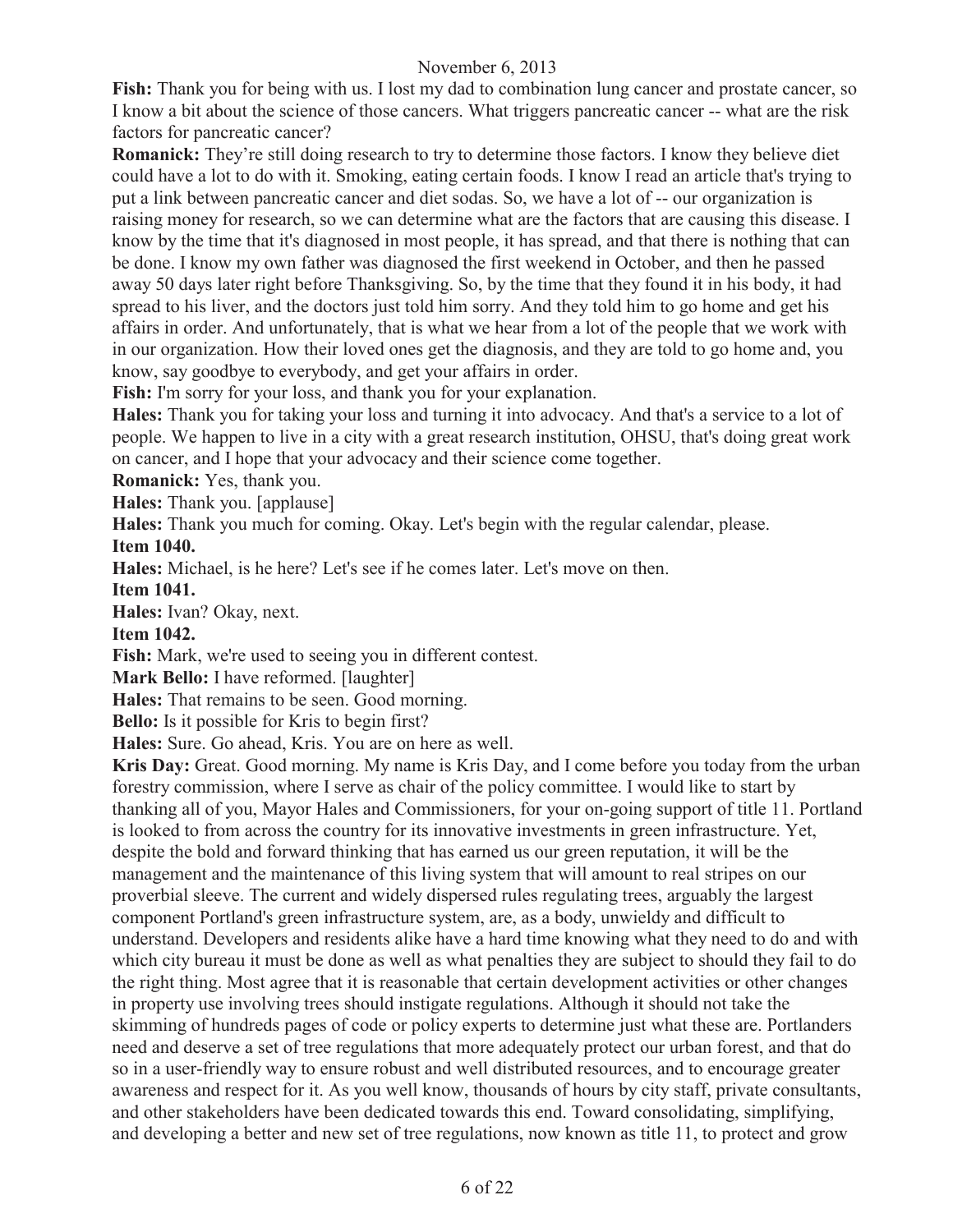Portland's urban forest asset. Though sadly, extra tight city budgets in recent years have left our new tree code in a holding pattern for two fiscal cycles now. From reviewing previous council minutes, it seems that many, if not all of you, feel strongly that title 11 cannot be further delayed. Although, your commitment to find and allocate funds for the proper staffing and coordination efforts will stand to prove this. The Portland urban forestry commission urges you to prioritize full funding for a January 1st, 2015 implementation of title 11. And to make the funds necessary to staff up available July 1st at the beginning of fiscal year 2014-2015. We also would like to impress upon you how important it will be to fund the program coordinator position at a full-time level throughout the first year of title 11's implementation. In earlier meetings, you have recognized how crucial this rule has been in coordinating transition activities. Clearly, this position will continue to be essential, both to help train existing and new staff as well as to ensure inter-bureau coordination systems working well. Again, thank you all for the energy you've put towards title 11.

**Hales:** Thank you. And for the energy that you have. Good morning, Mark.

**Bello:** Good morning, my name is Mark Bello. My address is 2146 northeast 9th avenue, Portland, Oregon, 97212. I'm also a member of committee of the urban forestry commission. The following three points add to Kris's presentation. These points are timely, as we lay the groundwork of this implementation of this wonderful tree code.

**Hales:** Mark, pull that microphone a little up. There you go.

**Bello:** First point, title 11 is complex. It needs your help. It needs the city's help. Just to mangle a little poetry, "a rose is a rose is a rose," but not in Portland, a tree is not a tree is not tree as far as title 11 is concerned. Our new code regulates trees differently based upon their location. They can be on private property, they can they can be in the right-of-way, they can be in the median. It regulates it differently by species, by size, by zoning location, environmental zonings, and planned district, whatever. There's so many categories in varied situations, I looked at all three tables and spent at least 15 minutes working my way through the three tables in your new code. So, the code will also require enforcement because there must be a response when trees are cut that shouldn't be cut. So, the complexity plus the need for coordination among the five bureaus that will implement, parks, of course, development services, title 33, but water, environmental services, transportation, of course, intergovernmental agreements, and all of that, they will lay additional requirements upon the parks bureau, city forester, the urban forestry commission, and development services and frankly, as a long-time planner, I know that the new tree code will benefit but also tax the service bureaus I used to work with. Also, in the future years, this effort will require monitoring, evaluation, future hearings by two commissions and title 11 and 33 must work together. And they slip a bit, we'll need to fix that. So, there is a need for resources. The second point is that proper rollout of these resources, excuse me, proper rollout of this title is critical. We need to have those positions in play in July of 2014 next year to be able to get the ball rolling and we need the project coordinator. We need three and a half tree inspectors, two development service tech folks, maybe in BDS, and one and a half city planners. And we need that program coordinator. Finally, the third and last point is we thank you for requiring a report to be given to you no later than December 18 of next month. And we look forward to hearing that report and working with you in any way that we can. Thank you.

**Hales:** Thank you very much. Questions for either of these folks? Good to see you, Mark.

**Fish:** Mayor, I appreciate Kris and Mark coming here. I do believe we had a budget note coming out of the last budget that required a report to council in December. Commissioner Saltzman and I were particularly, I think, insistent that we come up with the funding to keep this, and I have to go back to Hannah Kuhn back in my office. She's been working on this for years. I have a personal incentive to see that we launch it. But this is -- we're talking about title 11 as the city-wide tree policy review and regulatory improvement project, which is a multi-bureau effort. We adopted it and we made a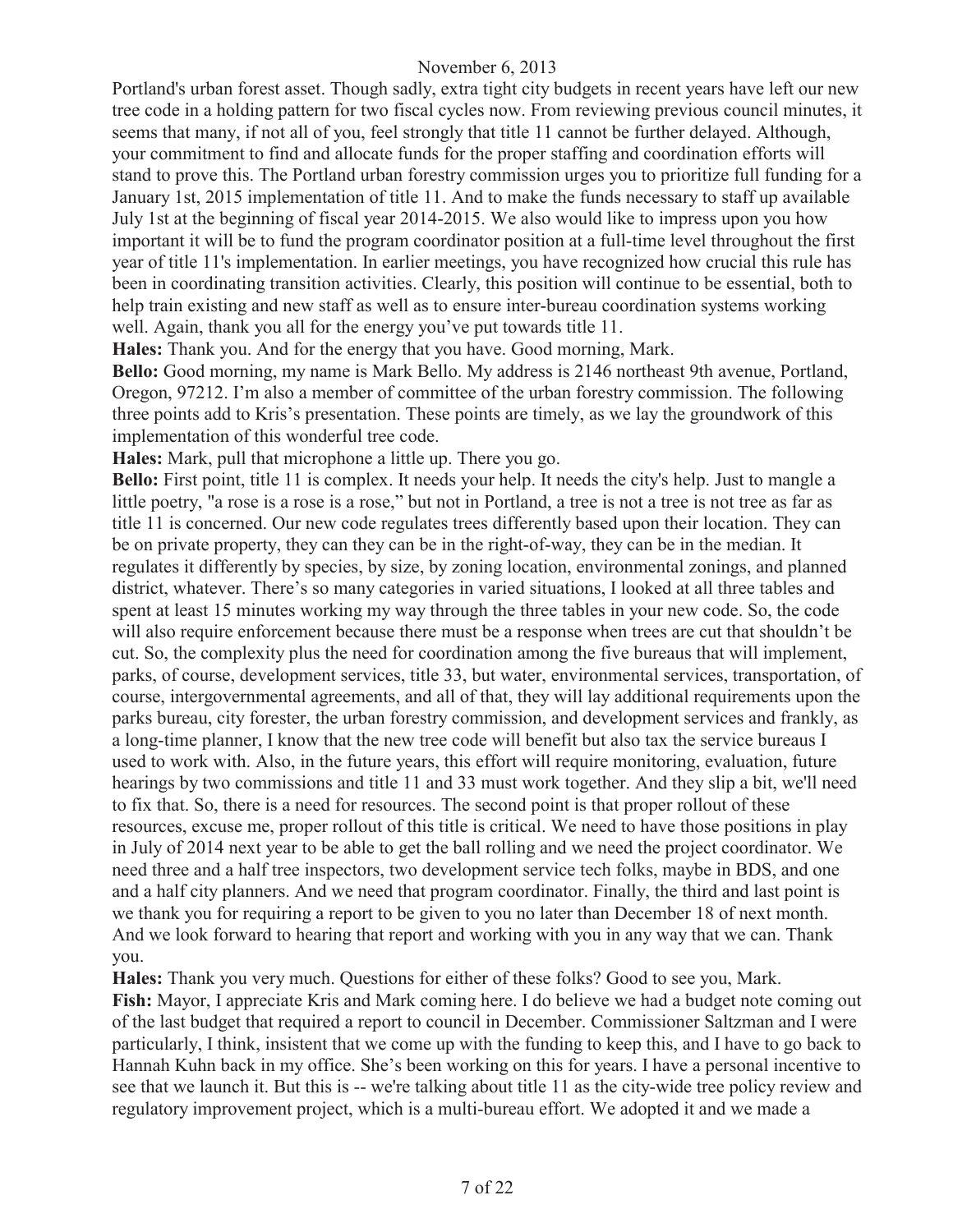commitment to begin to fund it, and I believe that this council has been clear that we want to have a path forward. So, thank you for holding our feet to the fire.

**Bello:** Thank you for listening.

**Hales:** Take care and see soon. Thank you. And I think Mr. Withey has arrived. Michael, come on up.

**Michael Withey:** I was hoping to come today and sort of give a proud salute to everybody. Even though everybody has been working hard, don't get me wrong. Unfortunately, the plan that you guys are talking about coming up with, the \$3.4 million, you know, once everything has been matched, is going to put 700 people off the street for few months. And some people are going to get paid rent, right, for their property. But really, the thousands people that are out there on the street right now aren't going to get a place. Quite honestly. So, if you would just reconsider, Mayor, before you make any final decisions, and think about using other options available to us, and get five times the people off the street for six months. I know that \$3.4 million, if we put it in the right places for shelters, and I know they're not permanent housing, but either as paying someone's rent, that's not permanent housing either, we could use existing buildings, schools, churches, whatever buildings are available, take that \$3.4 million and house 2,500 people for six months. Now, they will have the amenities, the kitchen, the showers, the bathrooms, like churches and schools do, but, even if we built a relief camp, just a barracks style, army style relief camp, and demanded that pretty much everybody that goes through the process are going to need to get a job. It's all about getting back to work. It's all about going back to school, all about getting your life together and putting the broken pieces back together. That's what we're going to offer at the shelters. But, to put \$3.4 million into the kitty of the landlords, where people more likely are going to end up back on the street, it's so repetitive. What we're doing now so repetitive, we're getting nowhere. These people, the neighbor committees, need you. St. John's, and all the rest of the communities need you. There's an explosion of homeless population on the street. It's getting very, very bad, so let's think about schools. I know that I've been told no. You can't have our schools. We've got lots of schools for sale. We're willing to sell them and rent them out to office space and buyers, but we cannot use them for shelters. They are our schools, right. So, I will cut off early. That's about it. I hope make the right decision this time. And if you choose to spend all this money on that project alone, just the families and the mentally ill, which I condone in essence, but, at least add to that, and don't make that your final thing, that that's all you are going to do for the homeless, you know, because we really do need to get people off the street. And as far as I'm concerned, once you offer that to people, once they have a place to go, and all that's left are the lawless, as you say, well, you know, I can't really help them. But, people need jobs. And they need a place to stay to get a job. So, think about the big picture, not just what's politically motivating you. Okay? [applause]

**Hales:** Thank you very much. Okay, I think that we have one more communication item, 1044. **Item 1044.**

**Hales:** Karellen, are you here? Okay. Maybe next time then. Then let's move onto the time certain. Number 1045.

**Moore-Love:** Did you want to get to the consent calendar?

**Hales:** The consent calendar. Sorry, did it again. Yes, we have some revisions to the consent calendar. I have requested to return item 1049 to my office.

**Moore-Love:** Those are both on the regular agenda.

**Hales:** Boy, am I off today, yes, thank you.

**Fritz:** You're jet lagged.

**Hales:** Jet lag, I'll plead jet lag. Actually, it's me not putting on my glasses. Vanity is the greater problem. We have no requests, I believe, to remove items from the consent calendar. Is that correct? Anyone here want to request any -- alright, vote on the consent calendar please.

**Roll on consent calendar.**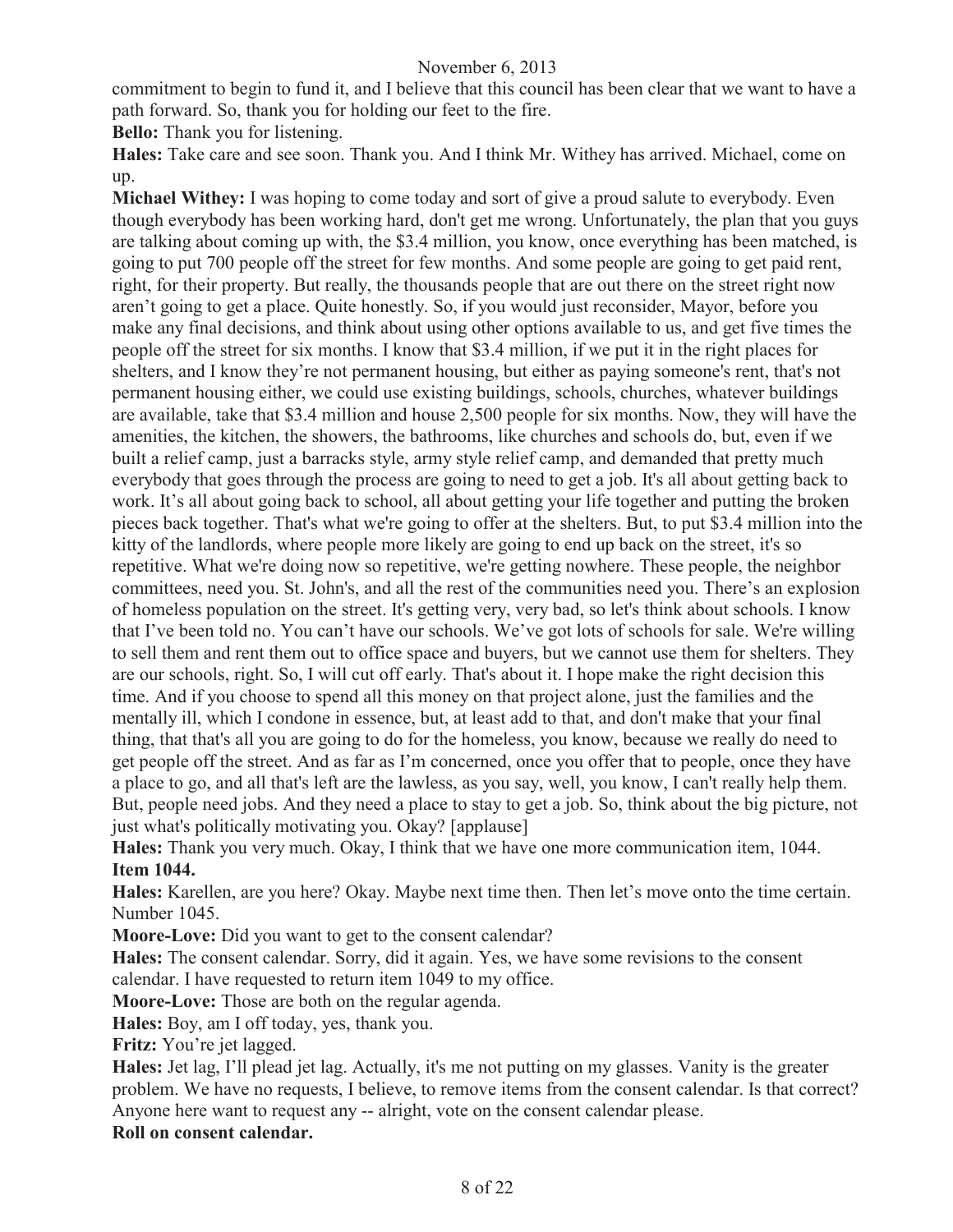**Novick:** Aye. **Fritz:** Aye. **Fish:** Aye. **Saltzman:** Aye. **Hales:** Aye.

[gavel pounded]

**Hales:** All right, now time certain.

# **Item 1045.**

**Fritz:** Thank you, Mayor Hales, and thank you all for being here for this presentation. We're going to hear shortly from Parks, and then from the folks who are behind this wonderful concept. The greenway and south waterfront has been in the planning stages for decades, culminating in a 2004 design plan that was adopted by council resolution at that time. Today, we have short presentation on a concept emerging from the community to enhance and celebrate the maritime history along the greenway. This work is the brain child of Dr. Roger Gertenrich, a former mayor of Salem, who is now a south waterfront resident, I believe. And very much appreciate his work informing me about this project. Before we hear from Dr. Gertenrich, we want to provide some background, and also update the council and the community on the progress being made on the greenway. How this design concept could move forward with the greenway, and development -- as the development along it accelerates. Mike Abbaté, the Portland Parks & Recreation director, and Brett Horner, the planning and design manager will begin with a brief background report.

**Mike Abbaté, Director, Portland Parks & Recreation:** Thank you, Commissioner Fritz. Mayor, members of council, Mike Abbaté, director of Portland Parks here with Brett Horner, our planning and design manager. And as you know, much has changed in the ten years since the 2004 design plan for the Willamette greenway, including the addition of new bridge across the Willamette, located between the Marquam and the Ross Island. A large remediation and cleanup of the river bank on property owned by the Zidell Corporation, an updated street plan, actual development of many OHSU facilities, and Zidell-owned properties in the north district of south waterfront. And recently, in June of 2012, construction began on section of the greenway in the central district between Gibbs Street and Lane Street. Planning has evolved over time with regard to the greenway. Formally began with an ambitious 1969 plan, and here you could see a list of the relevant milestones, plans, and concepts that have gotten us to the point where we are today. Together, with all the development additions that I have just described, plus the long-term planning that we have, what lies before us next is solving for several critical links in the greenway. These links will complete city-wide mobility goals and capitalize on improved connectivity between downtown and the south waterfront. With that, I will ask the park planning design manager Brett Horner to walk us through our current status.

**Brett Horner, Portland Parks & Recreation:** Thank you, Mike. So, it's important to remember the south waterfront greenway is part of the larger Willamette greenway which stretches along the Willamette in Portland, and beyond. And is a statewide planning goal, state planning goal number 15. So, you see here, it's just one little piece of the entire greenway. This section in south waterfront of the greenway is a defining feature of the district. On something that will provide critical open space and river access within what will be and probably already is the highest density neighborhood in the state. Here you could see the goals set forth for the greenway as adopted by city council in 2003. As you could see, there are several goals for the greenway. And they are very much in line with the state planning goal. The greenway is currently under construction in the central district between Gibbs and Lane streets, and in this series of slides we'll be showing how it has transformed the river bank. Phase one of the project, which is from the water up to where, essentially, the top bank will be, will be substantially completed in December. And shown here is the ramp for light watercraft access down to the water that will be opening soon to the public. The new shallow water habitat for fish, you see on the left, and the new more gently sloping bank has been retransformed. So, what was looking like this, will look more like this. And again, this is really not the full afterpicture yet. We're still working, as you could see, but you are getting an idea of what it is evolving into. River access is a big part of the greenway plan and much desired by the community. This ramp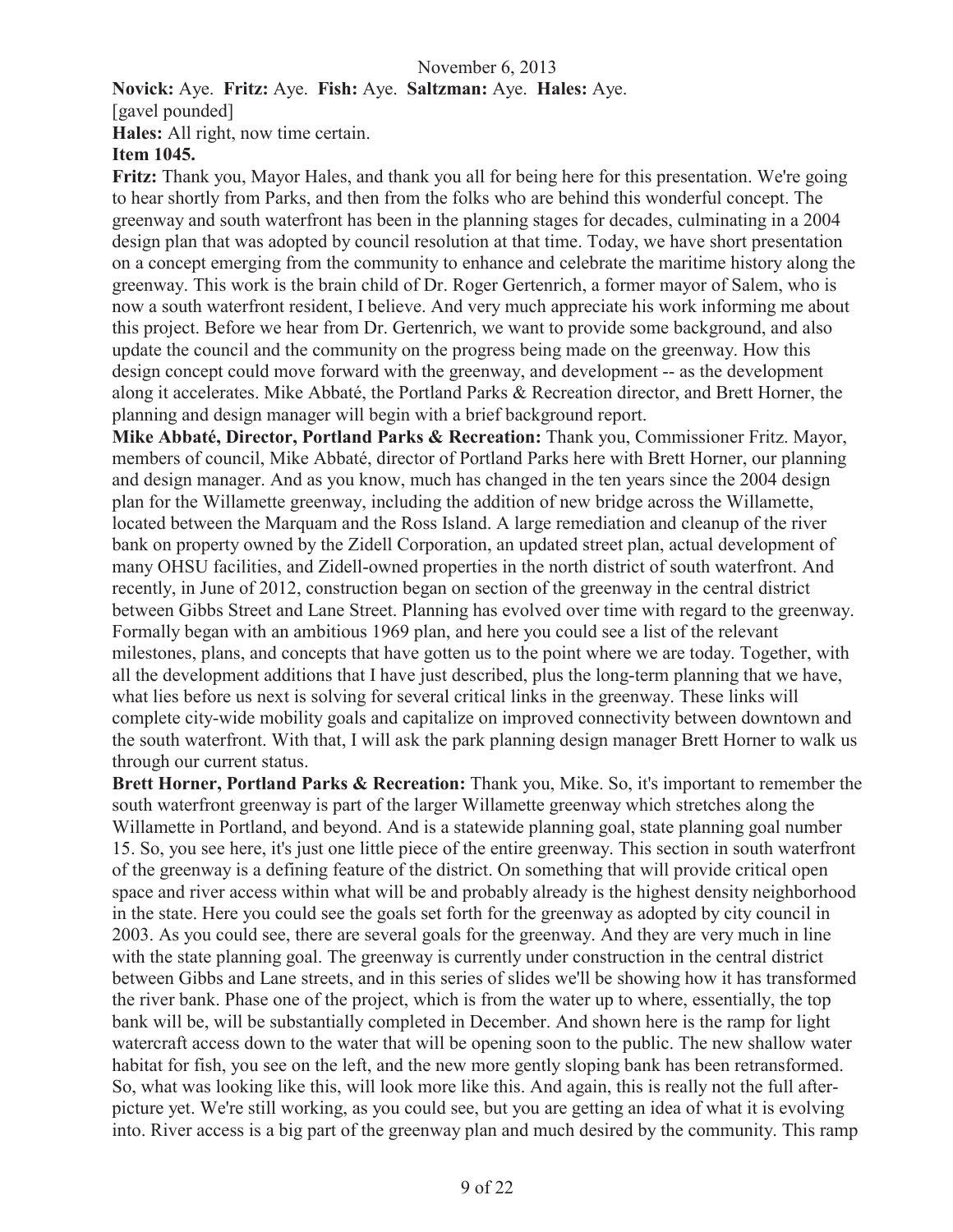will allow kayak launching into the river, in an area of the river that virtually has had no public access for many decades.

**Abbaté:** The next phase, currently unfunded, is to build the portion of the greenway between the top of the bank and the existing residential towers. That includes the separated bicycle and pedestrian paths, overlooks, seating, and art. Working with Commissioner Fritz, we're putting together a strategy in place so we can start this work as soon as funds are identified. There's other funds, including --

**Fish:** You said that's unfunded?

**Abbaté:** Currently.

**Fish:** Is it budgeted in the urban renewal district?

**Abbaté:** No, sir.

**Fish:** So we don't have tif identified.

**Abbaté:** Not identified.

**Fish:** Okay.

**Abbaté:** Yeah. But, that's where I was going, is Parks SDCs, and we're working with Commissioner Fritz to look at Parks SDCs --

**Fritz:** System development charges.

**Hales:** Just so people know what the acronym is.

**Abbaté:** I apologize, thank you, thank you. I thought I got my commissioner name wrong again. But those are two sources of funds that we're looking at. And frankly, it would be tremendous to be able to move ahead. We already have a contractor mobilized in place, and to be able to roll into the next phase of construction. It will be coming back to you in December early January for some housekeeping contractual items now that the phase one construction, the river bank and all the remediation is complete, and to share in greater depth some of what we learned about working along the waterfront, and the challenges we've encountered. We continue to explore the funding opportunities to complete the greenway in the central district. And the north district, as well. So in 2015 -- 16, we expect to receive a \$500,000 grant to look at the unbuilt portions of the south waterfront greenway. So the north reach from Zidell property north up to the Marquam Bridge. This design effort will take the 2004 plan and the design features that will be constructed in the central district, including art that invokes maritime themes. There is a slide from the 2004 plan that shows just one little slice. This is a concept for the barge way. But looking at that north section, the upcoming design and engineering work for that will be a part of the opportunity as part a public process to bring forth ideas, such as the one that you are going to hear about in a moment. There have been several ideas for themes along the riverfront. Native American tribes have suggested some ideas about signage, naming, and even some of the design elements. But today, I would like to hand it over to Dr. Roger Gertenrich to explain his concept and idea for the north reach central district.

**Fish:** Can I ask a procedural question? Because it's fairly unusual for us to get presentations on community visions before there is a public process. So, is it your intention to bring all the other groups before us? Or will we have a public process that decides these questions and you come to us with a vision?

**Abbaté:** Working with Commissioner Fritz, and I think when we get to the point of design, there will be much -- it will be a very robust public process that would include a wide range of ideas, and many of which we probably haven't even heard yet.

**Fritz:** Commissioner Fish, after you have heard the presentation, I think that you will understand why I thought it merited having a brief presentation before us today.

**Hales:** Thank you. Other questions for staff? Roger, come on up. Good morning.

**Roger Gertenrich:** I want to thank Brett and Mike here. I've been talking with them, and they have been helping me guide along a bit on this project. I want to thank the council and especially,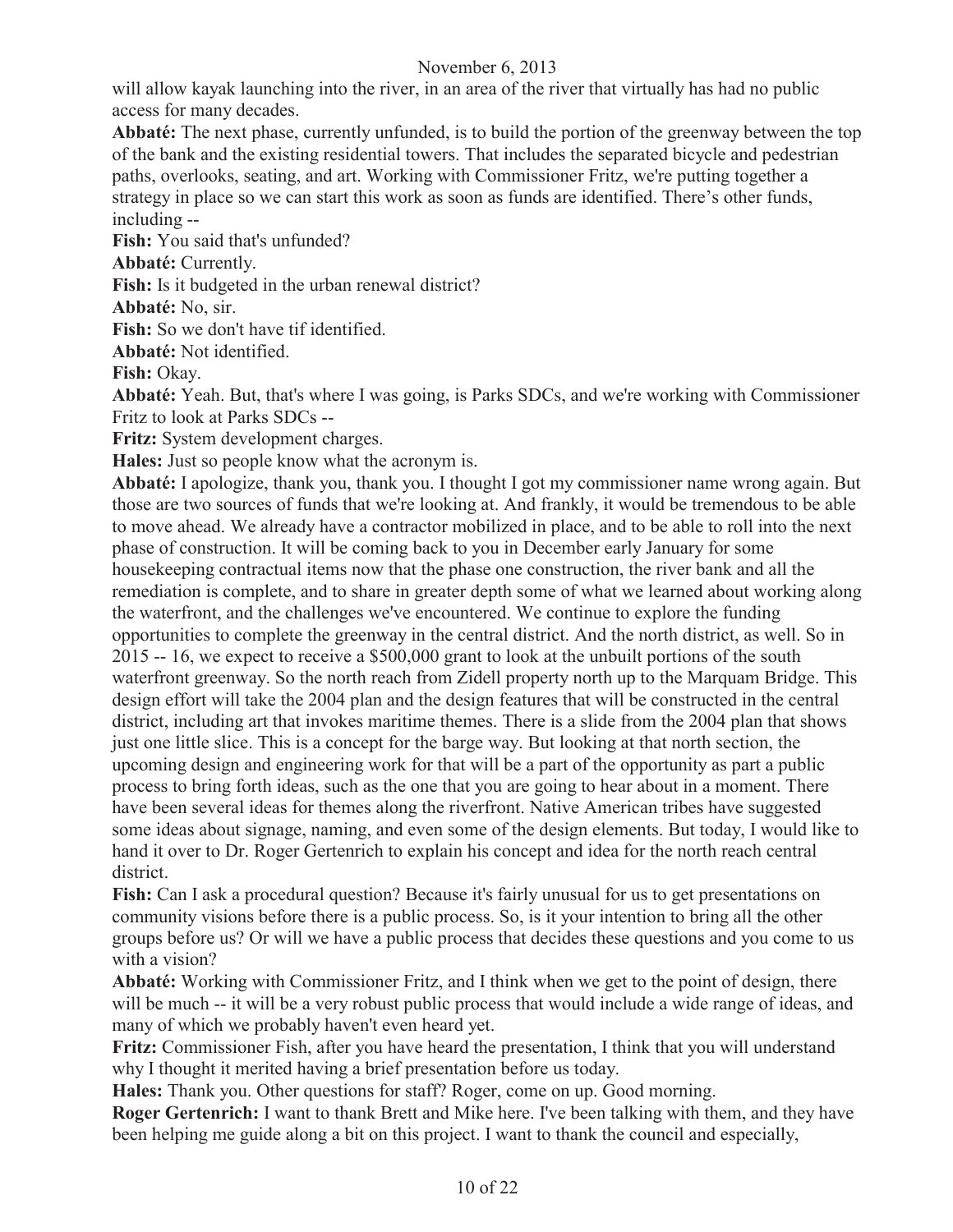Commissioner Fritz for setting this time aside and allowing an unofficial, grassroots, bottom up, small group of retired seniors to report to you. I think that it's a good example of open government. Our maritime goal was out to answer just one question, and the question was, is there community support for an outdoor maritime display on the banks of the Willamette River here in Portland that would honor and celebrate Portland's history, maritime history both of the past and the present? And it would be free to the public. Not many things are free to the public any more. I don't have enough time to tell you how or why we got started but I want to tell you a bit about who we are. So, our team is here today, and I am going to introduce them, and I am going to ask them to hold our hands up, and when I do. The first person is absent, he could not make it today, and that is Dr. Ed Thompson. He's a professor emeritus of OHSU. In the past, he was one of seven directors picked by the Pentagon's DARP program, Defense Advance Research Project, which included the invention of the stealth bomber, GPS, and the internet. Although I'm not too sure about the internet, because I think that Al Gore said that he invented it. [laughter] The team is over there. And the first person is Frank Ansari. He is an engineer in the construction of dams. He also managed Jaguar dealership so if you are interested in a Jaguar, you might want to contact him. The next person is Don Hill. He is a mechanical engineer. He served in the U.S. Navy and U.S. Air Force as a jet pilot and worked in the private area on missile systems such as the Polaris missile. The next person is Jim Stroup, he is a retired Northwest and Delta airline pilot and he served in the U.S. Air Force. And the next person is my wife, Carol. She deserves more credit than anyone for making a strong contribution to the community, she was a middle school teacher, and that's -- it takes a lot to do that. She also was a past owner of the wool gallery, which is a mail order business dealing in imported Swedish yarns. I am a dentist, and I served seven years on the city council in Salem, both as a city councilor and Mayor. I served in the U.S. Army and Korea. We feel it's an honor and a privilege for us to meet and learn so much from so many people of Portland. Personally, this has been a fun project for me. Everybody has a story to tell. I just can't wait for the next story. There's ship-building stories. There's stories about the design of an American -- a Native American canoe paddle. There are people that have said, have you checked into the Belgium blocks? I had no idea what they were but, I do now. So it's been a really educational thing, and I am going to get right to the support that we found out when we went out there. It's been almost a two-year project. First, we talked to individuals. And when it comes to individuals, what we did, is we got signup sheets, so we got dozens people signed up in support. Key individuals that you would be aware of would be Powell's bookstore owner, Michael Powell; local historian Chet Orloff, former Mayor Vera Katz and just this week, former secretary of state Norma Paulus, wanted to be included. The next group is one that took a lot of time. We went to 27 organizations, and every single organization gave us a letter support. They are the Oregon Maritime Museum, they have a lot of artifacts and storage including the battleships, Oregon smokestacks, and its anchor. The anchor is laying out there in the ground out there covered with weeds. And it has a story to tell. The PT Boat Inc., the Oregon World War II Memorial Foundation, the Amphibious Forces Memorial Museum LCI 713, that's a ship. The JHI Engineering, they're building with a daycare center, they're located by the tram. And that daycare center served the Rosie Riveters and the Wendy Welders. One-third of the workforce in that period of time were women. And these daycare centers were set up to service and take care of their children. They want to contribute their engineering services. Next, the Oregon Health and Science University, they're a major landowner. The south waterfront community association, the South Portland neighborhood association, the Oregon Historical Society, they said if you cut a ribbon on this they will put a special maritime display in their building. The office of healthy and working rivers, which I wish were still there, they were very helpful. The river is a very important part of our community and should be -- gain strength rather than see it go away. The south waterfront nature and green spaces committee. The next one is a very important one, the working waterfront coalition. People don't know what that is. That's another 27 companies that hire 40,000 people and contribute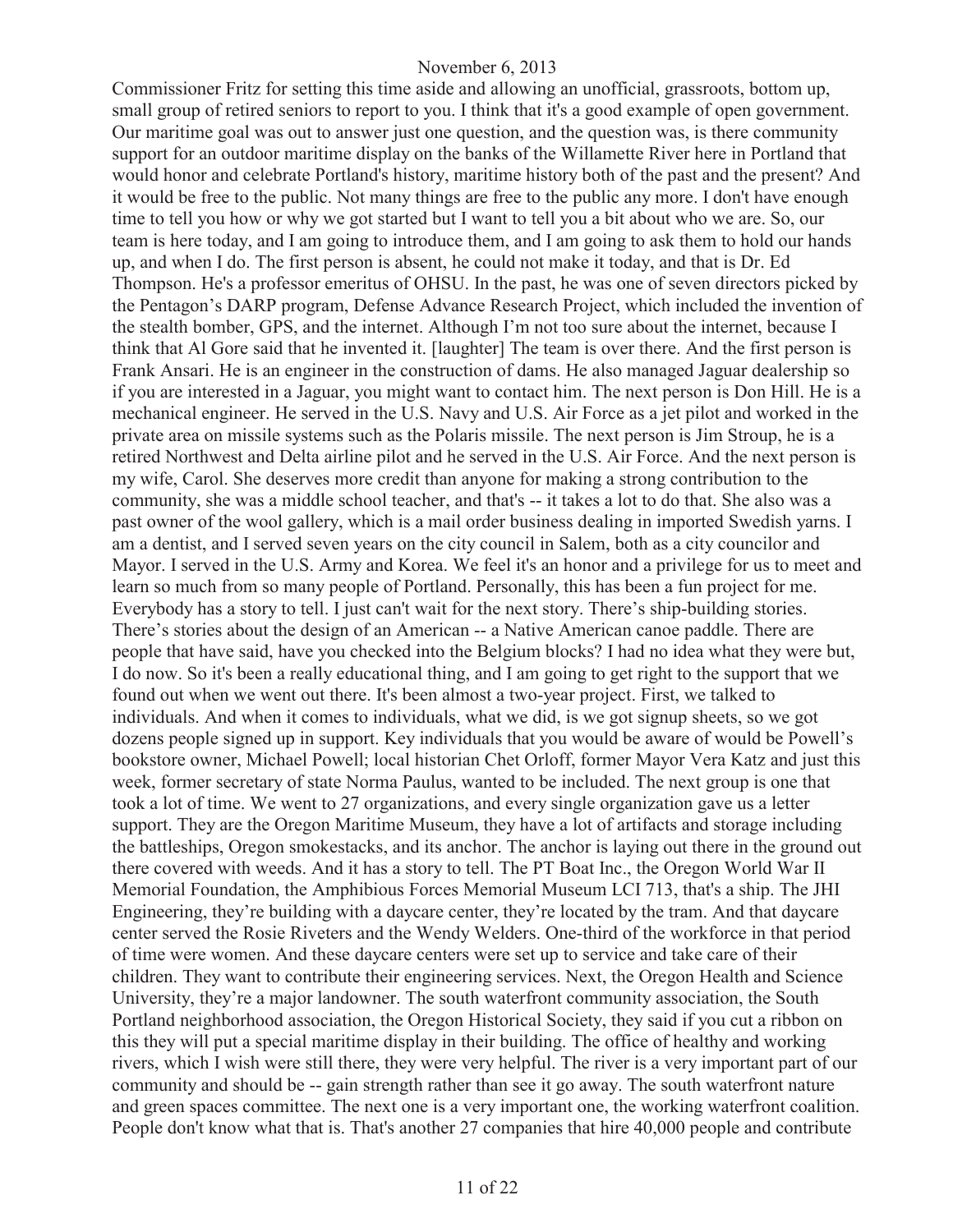\$1 billion into our economy today. They represent today's maritime history, they want to be part of this. They want to contribute. And I am thinking in a significant way, if you ask them. I just got a call from the Port of Portland, and they have the Oregon dredge, a huge ship that dredges, and they have a big pump, and they said, do you want to take a look at it and I said, absolutely. And if it's big, I want to take a peek at that because there is a lot of dredge history. This maritime history needs to be out where it can be seen and where people can learn from it. We got a letter from the Portland parks foundation, a letter from the regional art and culture council, they have 2% potential grant possibility. They are a major contribution because you want to interject the culture and to any project that do down there, it's important to have the culture involved. The Portland Spirit, and they did not come by easy, by the way, and they are not too happy with a lot of government things. It took me about two hours, I think.

#### **Fish:** Now get a check.

**Gertenrich:** OMSI, they love the idea because they see their people coming right over the new bridge right into the middle of this display. The U.S. Navy league, the river place planned community. The next one is a very important one, the Kaiser Permanente. Took me a while to convince them that they had a reason to become aboard, they are now a medical facility but they started out as a ship building. They built hundreds and hundreds of ships. And then they took care their people and became a medical thing. Many of their people were housed in Vanport, people don't know about Vanport, they should know about it. It was the second biggest city in World War II in Oregon. And it was a home to many of the workers who were Native Americans, Native Africans. And it was the birthplace of Portland State University, by the way. 100,000 people moved to Portland during World War II. It increased Portland's population 35%. That's a significant piece of history that people need to know about. This maritime history needs to be out there where it can be seen and where people learn from it. Another letter from the national college of national medicine, we got a letter from the Columbia River fish commission, one from the hood-to-coast relay, one from the march wellness and health center. The next one is very important, Zidell Corporation gave us a very strong letter, they intend to be involved. They are saving artifacts, they have 33 -- 32 artifacts. I almost said 33 because they have the big ship bell that they said they might not give. And I would like to see them give it because I would like to see that blown at certain periods of time. It's a huge thing. They own almost all of the land. Almost all of the land this would go on. They have done all the heavy lifting, the cleanup is done, it's flat, it's ready for a bike trail. This maritime history needs to be out there where it can be seen and where it can be learned from. The next one is a very important one, the Native Americans. Just this week, the Grand Ronde confederate tribes came aboard. They were the first living people on the river, with the exception of the salmon, and maybe the original ducks and beavers. They represent the early maritime history and they have a lot of stories to tell. We gave them, as Caucasians, diseases that wiped out 97% of the population. That story is important for people to know about. That maritime history needs to be out there where it can be seen and where we can learn from it. Just this week, I got yesterday, I got the last -- a letter from the U.S. Army Corps of Engineers. They said all ten of their commanders nodded like that when they heard about this project. They think it's a great idea. In summary, the Oregon maritime display will be free to the public, low in cost, low in maintenance. There's not much maintenance to an anchor, and nobody's going to pick it up and steal it. The land is designated by the City as a Willamette river greenway. The project requires no building. No building. No capital costs. No operation costs. All the artifacts would be donated. You don't buy any of them. Many of the displays would be donated, all you have to do is ask, but you have to ask. If you pick up the phone, Mayor, and ask the working waterfront to do a display, I think that they will say, yes. And those displays come -- are expensive. I would ask them to maintain it a little bit, too. I think that the same could be said of Zidell's and the American Natives, as well as some of these others. Funding, as we mentioned that Commissioner Fish asked about funding, there is \$2 million in the north macadam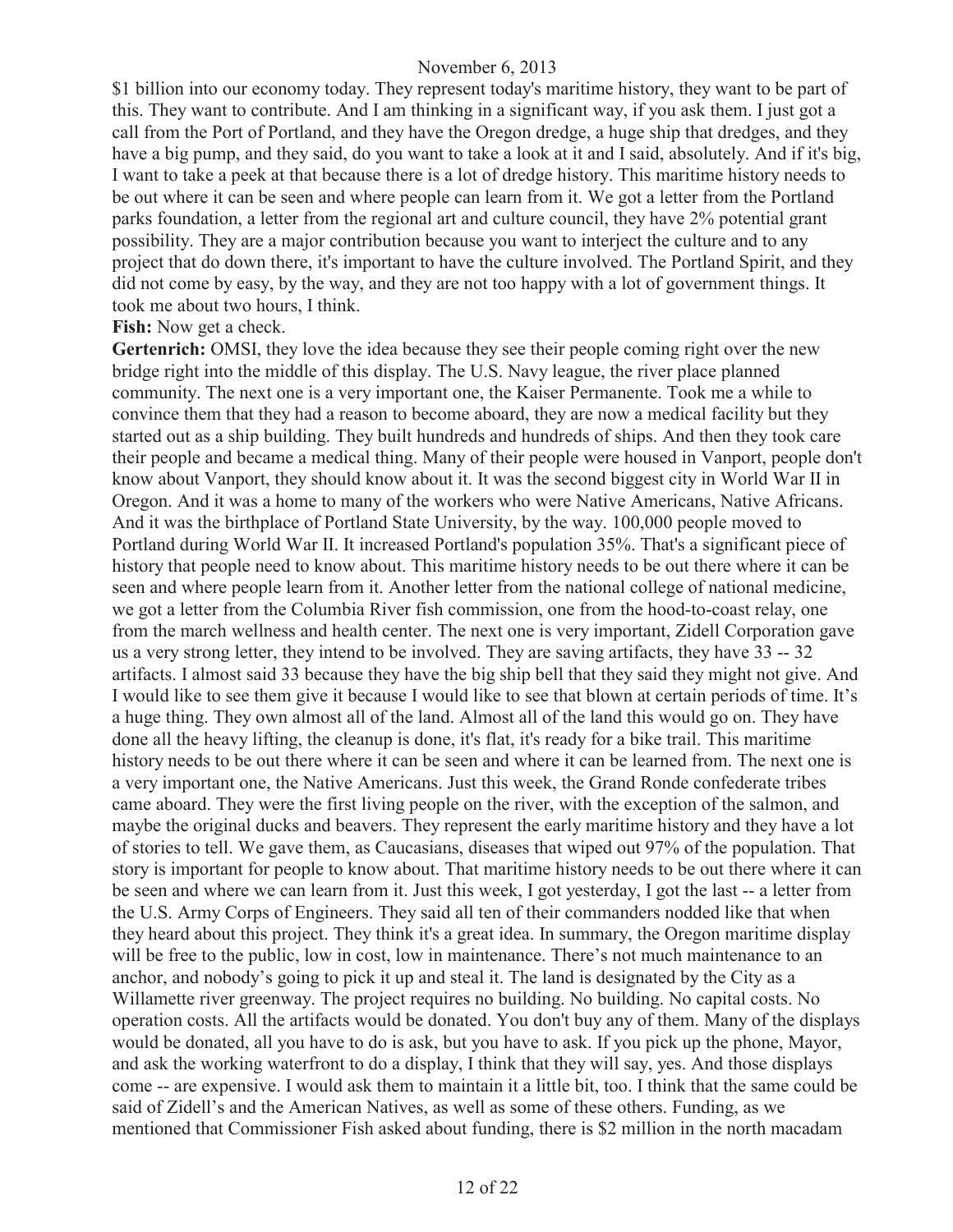and urban renewal budget to the year 2016. Every three months, a million dollars goes into that fund. So, it would be, I think, not unreasonable to ask for few more million to be put in that because urban renewal is to increase the tax base, but it's also to make the place where we live a better place to live and work. Most of that money goes for infrastructure. OHSU is tax-exempt, and that's okay, but two months' supply, once in a while you can increase that. And of course, there is the money that Mike Abbaté mentioned in terms of the grant. In conclusion, the maritime historical artifacts lining the edge of the paths -- so I see it as a linear thing, as you walk down that path, there would be these displays, big anchors and things with markers and QR codes on them to tell what they are. And one section of the Willamette River, just one section you would set aside for the maritime history. This is a one-time unique opportunity, if you miss this opportunity and that goes away, you are not going to get that maritime history up in that river again. What the city needs to do, in my opinion, is to prioritize this project. Give it a priority. This project needs to be put in the waiting line for projects to be done. It doesn't have to be in front of the line, it just has to be in the line. To answer the question, does the community support an outdoor maritime display that celebrates and honors our Portland maritime history both past and present? The answer is yes. If you have any comments and questions, I am open to them.

**Hales:** Roger, thank you very much. Questions or comments?

**Saltzman:** This sounds great. I just want to make sure that I understand. You are talking about a series of artifacts, maybe for lack a better word, along the greenway trail.

Gertenrich: Yeah. We have dozens and dozens laying out there in the weeds. Tons of anchors, you could have an anchor roll. The Native Americans have -- just last week, they said, well they might build a dugout. There's a dragon boat that could go there, there's dredges. It just -- what's going to happen is just it's going to blossom. Every project that's ever been done, I've done several of them, they start out -- it starts out as World War II, and then it just -- it went like that to everything. The only people that I haven't been able to get to are the tugboat guys. They don't -- they have a chip on their shoulder about government, but I hope to get to them. But, I think that you will see --

**Saltzman:** You've got the Portland spirit. [laughter]

Fish: Roger, will be our ambassador at large on this?

**Gertenrich:** I would love that.

**Fish:** I have a couple questions if I could, also. First of all, because I heard from Roger on monthly basis when I was the Parks Commissioner, I want to begin by saying that he is the most persistent person behind a vision that I dealt with when I was the Parks Commissioner. I say that as a compliment. But, I have some concerns about this approach that I want to put on the record because I think it will help to shape our discussion. I understand, and am drawn to your vision of honoring the maritime history of that site. As you know, once upon a time we thought of naming the new affordable housing development Liberty Landing, until john gray's name was proposed, and we went with john gray because he carried the silver star. And he was an affordable housing advocate. So we thought that was, in fact, a way to honor his service in some of the maritime history. The concern that I have right now is that we have a framework that the council has adopted, which has a very specific set of guidelines for how we're going to do the greenway. And it has, in its concept, a place for some maritime history, although, the framework the council previously reviewed and adopted looks at it as public art and calls for the re-purposing of some of that scrap metal and some of that historical stuff as art. You are proposing an evolution of that, which is maritime time history in some way. And I will tell you that that the concern I have is that while I want to embrace your grassroots effort today, there are others that are in the queue that have equally passionate views about what should happen to that greenway. And I remember when we opened Elizabeth Carruthers Park, and I learned from the Native American community -- with all due respect, the Grand Ronde is not located in Portland. The Grand Ronde has treaty rights here, but there are a host of other Native American groups that were at our opening, and we had Native drummers, and we had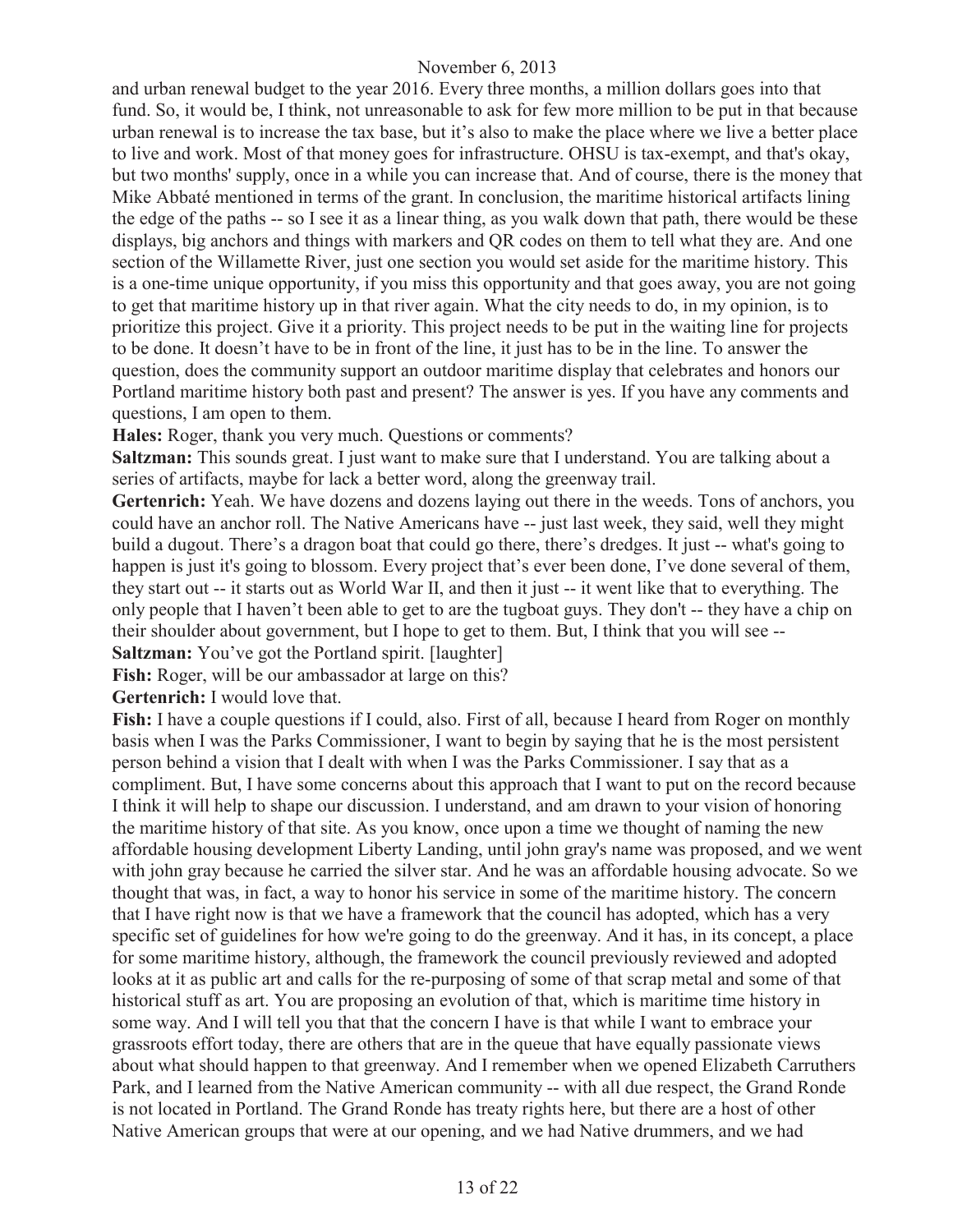speeches. And what they said loud and clear was that Portland had failed to honor the Native legacy of the first peoples here, and that they had a vision of this greenway being a place where we would set the record straight. So, I say that because, my guess is that like a lot of issues we deal with, there are going to be competing vision from people who are very well intentioned. And I just want to -- I want to be clear that for me, there has to be a process for the community to resolve that, and not just a series of events where people come and pitch good ideas here, and I appreciate all the work you have done because I think you are the most persistent person I have dealt with, and I say that as a compliment. But, this -- there is another piece of the history there that predates the maritime history. And I, for one, believe that it is time that we got past honoring the pioneers who came after them, and the folks who made the initiations for war, and go back to the original peoples and honor them, and I think that this greenway gives us a unique opportunity. So, without throwing cold water on this, I just want to put down that marker down because there is an ongoing discussion about that vision, and it sounds like it's time to engage the community again about maybe updating this vision. But I think it needs to be done outside of the chambers and I think it has to be done with people who often don't have a voice in the chambers. And I think that the Native American vision for this, for me, is the most compelling presented to me as a leader. And I would want them to have a full voice for how we could reclaim their history on this greenway, consistent with the vision that the community has already developed, which is a greenway which is not a museum, but is a community resource. So, I just offer that as a balance because I think that it's important, and I don't want us to be picking winners and losers prematurely.

Gertenrich: Let me respond, you didn't throw cold water on it. You just warmed it up because I'm saying, it goes back to the maritime history of the past. It includes of the Native Americans, they are the early history, they were the first on the river, and their history can be a major part of this. But it shouldn't preclude the other maritime history. I am talking about all maritime history, and that's inclusive, but, indeed, when this comes to the public hearing, any competing proposals is on the table. And if there is a better proposal than this one, that's the one that you should pick. **Fish:** Roger, my comment is not directed to you because we don't typically have proposals come in advance in a public forum to the council for comment, because in my view, what that does is skews the process. And I appreciate very much your enthusiasm, but I think that we're putting the cart before the horse here, and frankly, your vision would need -- we would need to reopen a vision for that greenway to accommodate this vision, and I don't feel like that is my view -- my role. I think it's the community's role. And many of the artifacts you are talking about go back to the history of this community where we built warships and military ships, and that's a very important to honor, but I personally just don't know whether that's the first priority of this particular greenway. And I don't feel like it is for us today to call that question.

**Fritz:** We're not voting on this. It is a presentation. And a lot of work has been gone into this particular concept. We don't own the land just yet. So, just like when we had a whole bunch of folks in the Colwood hearing about the rezoning coming to ask us about how that would be developed, that happened fairly organically and my response was first, we have to own the land and then we have to do a planning process, then we have to figure out how to pay for anything, and we do the construction. That is still to come here. One of Dr. Gertenrich's suggestions before was that the doctor was going to have the group sign up for five, three-minute spots under citizen testimony, which is another way of giving a 15-minute presentation. I felt that it was going to be more useful to have this kind of a conversation so that you could make exactly the response that you did, Commissioner Fish, even though I didn't know you were planning to say that. This is opening up the on-going conversation, but we're not even, actually, at this time, ready for that -- to go back to the greenway framework and discuss things. There's many other steps. This is a presentation about this concept because I think that it's interesting, and I think that the community would think it was interesting.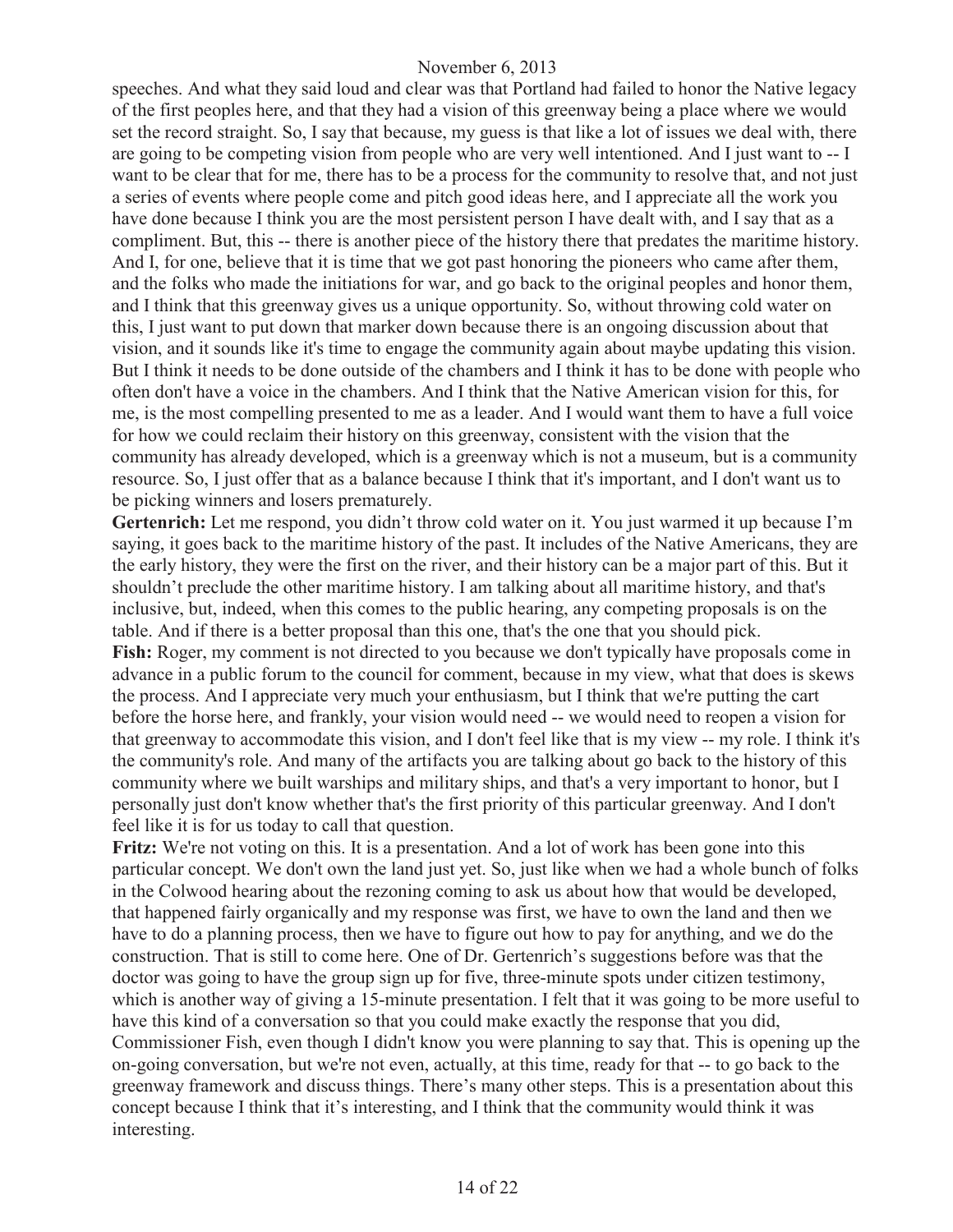**Gertenrich:** Ultimately the people make the choice for you when the public hearings come. **Novick:** I thought it was interesting and I really appreciate this discussion. And it prompts three totally random comments, Mr. Mayor, if you will indulge me. One is that I encourage everybody to visit the Columbia River maritime museum in Astoria, which is a fascinating place to visit. And two, I have to say in defense of Al Gore, that Vint Cerf, who is commonly referred to as the father of the internet, gave Al Gore a lot of credit for funding the initial work. And third, this may be the wrong place to raise this, but there happens to be park in my neighborhood called Custer Park. And I don't know if it's named after George Armstrong Custer, but I was thinking that given the people might assume that it is, that might provide us an opportunity to honor one of our -- part of our Native American history. I was thinking Crazy Horse Park but that was lazy of me, and maybe we could pick a local native historical figure.

**Fritz:** We have a lot of public process in Parks just as we have in other areas of government, and there is a naming and renaming policy. So, if the community wanted to do that, we could consider putting it on our to-do list, but I'm seeing my director challenged already by the number of staff that we have and the number of requests that we have, which -- so that was why we wanted to give a grassroots organization who has done a lot of legwork an opportunities to come present their concept, and I appreciate it.

**Gertenrich:** Mayor, at your fundraiser, I asked you that question, could a basic idea of grassroots be successful, and you said yes, and you said, bring it back to you when you got elected. And of course, I did that. So, that's where I am at.

**Fritz:** Check that one off.

**Hales:** I appreciate that, and I want to reflect one on this sort of persistent positive approach that you're taking to this idea, and that you are being very inclusive of other people's suggestions and ideas, other constituencies of the river and so I think that that's absolutely the right approach. And you know, we have a history in Portland of this kind of advocacy getting us somewhere, whether it's a downtown public square or Forest Park, in both cases there was persistent positive advocacy from somebody in the community that organized their neighbors to work on something. And that's -- I appreciate so much, you and your partners doing this. Actually I was reflecting on a previous presentation in this council chambers about 20 years ago, that actually, was -- had a champion on the council then, as we do here with you now. Gretchen Kafoury talking about the really crazy idea of relocating the completely derelict Simon Benson house up the street and onto the PSU campus as a student center. And frankly, I didn't say anything, but I thought she was nuts, I thought that building was too far gone to save. So sometimes, these presentations at the early stage seem a little whimsical and one wonders, can it be done? And I think that the only way to find out is to do what you are doing, which is to keep taking in new ideas, and positive suggestions, and keep trying to gather more allies, as you have so effectively done. So, I think you are on the right path in putting this idea forward. And I appreciate Commissioner Fritz putting this on the council calendar today so that we could see as a body what you're up to. And hopefully, this feedback you are getting from us --

**Gertenrich:** And the staff have been very helpful, by the way, in helping me keep on the relatively - - on the track because there is a tendency to take off.

**Fish:** Mayor, I think that we should acknowledge the gratitude that we have that the former Mayor of Salem chose Portland for his retirement. We appreciate that very much.

**Hales:** It's great.

**Fritz:** Thank you.

**Hales:** Yeah, thank you all, very well done. Anybody else that wanted to speak?

**Moore-Love:** I didn't have sign-up sheet but people are requesting to testify.

**Hales:** Okay. Come on up. Good morning.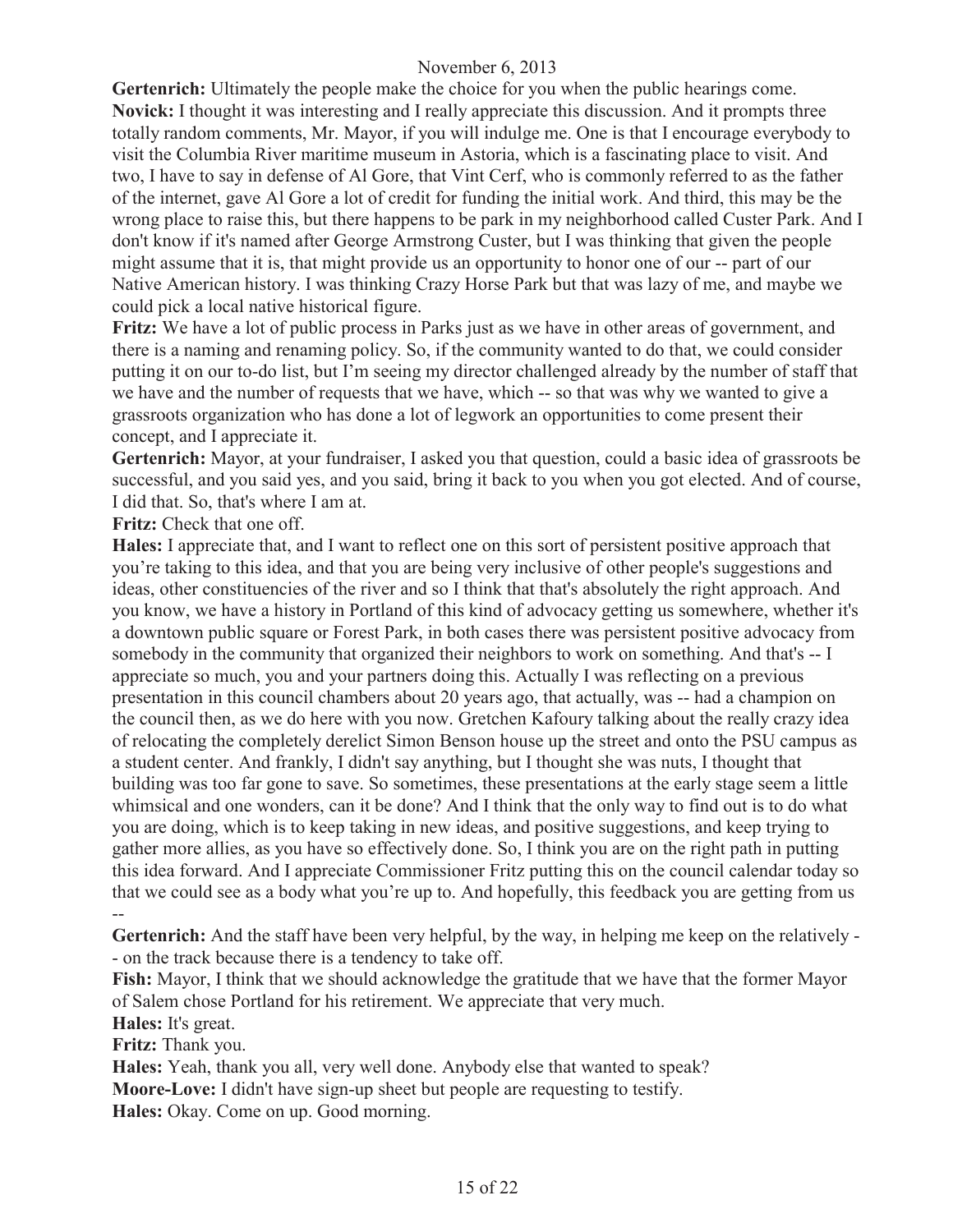**Lightning:** Good morning. My name is Lightning. First of all, I'd like to thank the doctor for looking in this area, the maritime history. I think it's very important to view the river, and also understand the history of what we have, and the importance of the river in Portland. Because one of the things that I really think needs to be looked at also on some of the future bike trails -- and I've mentioned that before -- one of the most amazing things to me on the east bank esplanade is when you walk, you can ride your bike, you can actually sit on the benches, you can fish there. But what really is amazing to me is they actually have the Kevin Duckworth dock over there, and that really brings the whole river together, because what you have is the boaters coming in by boat, they tie off, they take their bikes off the back of their boat, they go on the trail, they talk with the people fishing. And I think that's such an important thing to have on these trails, to actually be out on the water with some of these walkways because it really brings the community together as a whole. What I want to see is a little more input from the boating community on these projects. And maybe a name like sundance yacht sales, rick buck. People like that who really have an interest in seeing the boater community come together and be part of the river. And as you know, we have SKS wave runners. We have all these different groups out there on the river. But we need to bring these bike paths to these boaters, too, and keep them part of the process because we're talking about maritime history here. And who has a better understanding of maritime history than the boating community in this city? It is imperative that they have their voice, that they have an input on this, and this is bringing everybody together, and I -- one of the people that did the art project in front of city hall, and carved out a canoe and various things like that. I have a tremendous respect for the Native Americans and what they have done, but this whole process is bringing everybody together, and the history together, on the river. And truly enjoying the river for what it's meant to be. Thank you. **Hales:** Thank you. Good morning.

**Joe Walsh:** My name is Joe Walsh. I'm speaking only for myself because we have not taken a position on this. I'm in agreement with Commissioner Nick Fish. Don't tell him that I'm in agreement with him, because he won't believe it. I think, if I understand what you are saying, is that there are other entities that are concerned about this land and how it's used. The presentation that you heard sounds really good. But many of the people that are involved in this, with their short bios that I heard, are very militaristic. They have a military background. So do I. But, that makes me a little nervous about this maritime museum, it could go a number of different directions. If you have a lot of military people involved in it, we're going to end up with a very military maritime museum. And that would be a disaster. I would ask Commissioner Fish to get in touch with those entities that he's concerned about, and have them come before you and do a presentation. I didn't understand why you were doing a presentation now. Don't own the land, you don't have the money. And it seems, in its infancy -- are you giving this organization or group an advantage over the other ones by doing it now? And making it public? That's one of my concerns. I couldn't figure out why you were doing it now if don't own the land, and you don't have the money, and you can't build it. Is that an advantage to have this group come before you now? So, I would just suggest that the other groups involved in this, Native Americans, and anybody else that has a concern about this land and how it is used, have the opportunity and get invited to come before you and tell you what they would like to see, and their vision. It's one thing to say that this is a huge vision that's going to incorporate everybody, but, it's a very small group that's going to make those decisions. And that always makes me nervous. I would not want to be part of this group unless it was a lot larger. So, I don't trust my own instincts, and my own prejudices, so would small group of dedicated, persistent people -- and I heard that word used a lot. And that makes me nervous. Invite the other groups in to talk to you. That would be fair. At this stage, because you allowed this group to come in and talk to you at this stage. And then, have public testimony about what we think about which way we should go. Thank you. **Hales:** Thank you. Anyone else?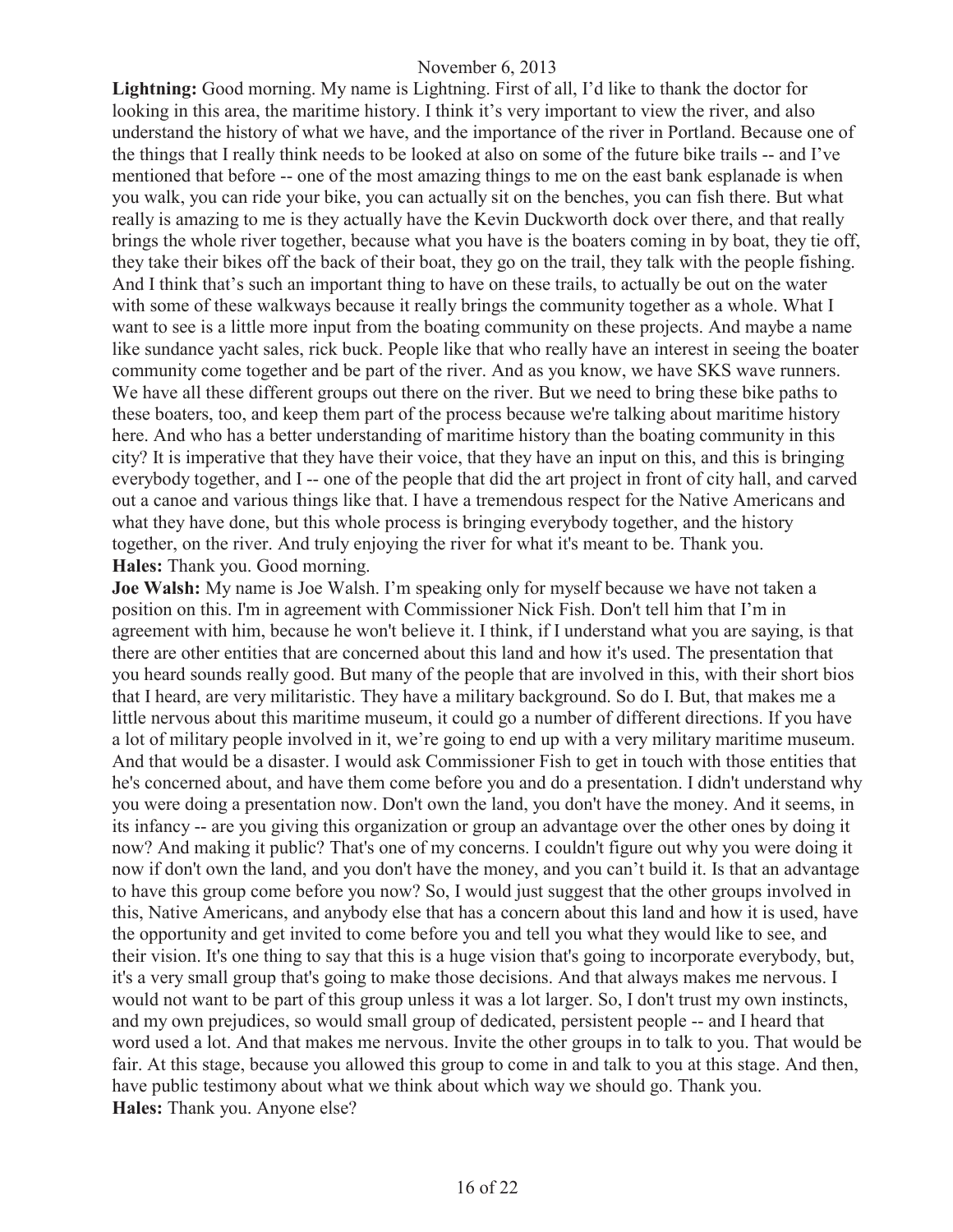**Fritz:** Thank you for testifying, and thank you all for being here today. And for the hard work you have done.

**Hales:** We have one more.

**Fritz:** Oh, sorry.

**Moore-Love:** Was there a Michael Karnosh? Did you want to speak on this item? The maritime? Come up, and anybody else who wants to speak on the maritime item. Thank you.

**Susan Spitzer:** My name is Susan Spitzer, I'm vice president of the Oregon maritime museum, which is here in Portland and has been here for 33 years. We are an inclusive museum. We represent the entire maritime history of the area. We may not fully represent the Native Americans, I'm afraid. I don't think that our archives contain much Native American material. We are not, according to the previous testimony, a military museum. We reflect the working river, we even reflect the tugboats. Our boat is a tugboat. I want to thank you for allowing us to speak. I think that it is a bit early in the game, but we're very enthusiastic because Roger, as you know, has been very persistent. When he came to us, we immediately agreed that we would support his efforts. That means that we will ultimately probably be one of the places that can supply stuff. We have stuff, we have anchors, we have a tugboat, we have pieces from the battleship Oregon, we have things that represent Kaiser. And those can be incorporated into a sturdy outdoor exhibit that we think represents the meaningful relationship that this city has to its river. I want to thank you. I thank Roger for being a cheerleader for this cause and I hope that you also will ultimately be. I understand that this is a long process. And I just thank you to letting us speak at this time.

**Michael Karnosh:** Hello and good morning. I am Michael Karnosh, I work for the Confederated Tribes of Grand Ronde. And I won't go into details about the tribe's 10,000 plus-year history in the area, but the Multnomah, Clackamas, [indistinguishable] and [indistinguishable] peoples were master canoe builders and still are. Over the past dozen or so years, there's been a big resurgence in the canoe culture, not only at Grand Ronde, but amongst all the tribes in the northwest. I'm just here to say that for the tribe, the tribe very excited to hear about this, and the tribe looks forward to the opportunity to be able to tell its part of the maritime story. No matter what stakeholders are at the table, no matter what the process is or what's decided. That, you know, I'm hearing loud and clear that decision has not been made, and this is not the place to do it right now, but, I'm just hear to thank Roger and to say that the tribe is excited.

# **Hales:** Thank you.

**Fish:** Can I just say, for the benefit for our friends at the Grand Ronde, since, in the last three or four years, we've actually been organizing government-to-government communications, exchanges, frame works. I saw Warren Jimenez here earlier, I know he's been involved in that, and I appreciate the fact that in those discussions you've been very clear that you would like to see a naming opportunity for greenway, and you would like to see historical markers that remind the public of the great history. And I think having you at the table is very important, as would, frankly, having NAYA and NARA and some of the local groups that you collaborate with at the table. They also have a voice in this. And I think it's great to see you here, and this I think is an offshoot of the ongoing discussions that we have had about public spaces, history, co-use, naming, and I feel better about this enterprise knowing that you are speaking loudly at the table about the vision that you have previously articulated for our greenway. Thank you.

# **Karnosh:** Thank you.

**Hales:** Thanks very much. Commissioner Fritz.

**Fritz:** Thanks to everybody. This has been a good discussion. We are sometimes accused on city council of only bringing things that are fully packaged and done deals to council. And this is not one of those. This is great -- a lot of hard work has been done with this concept. I wanted folks to know in the community that this -- these conversations are happening. There are others who have different suggestions for what might happen. We are not yet ready to do the planning process to look at the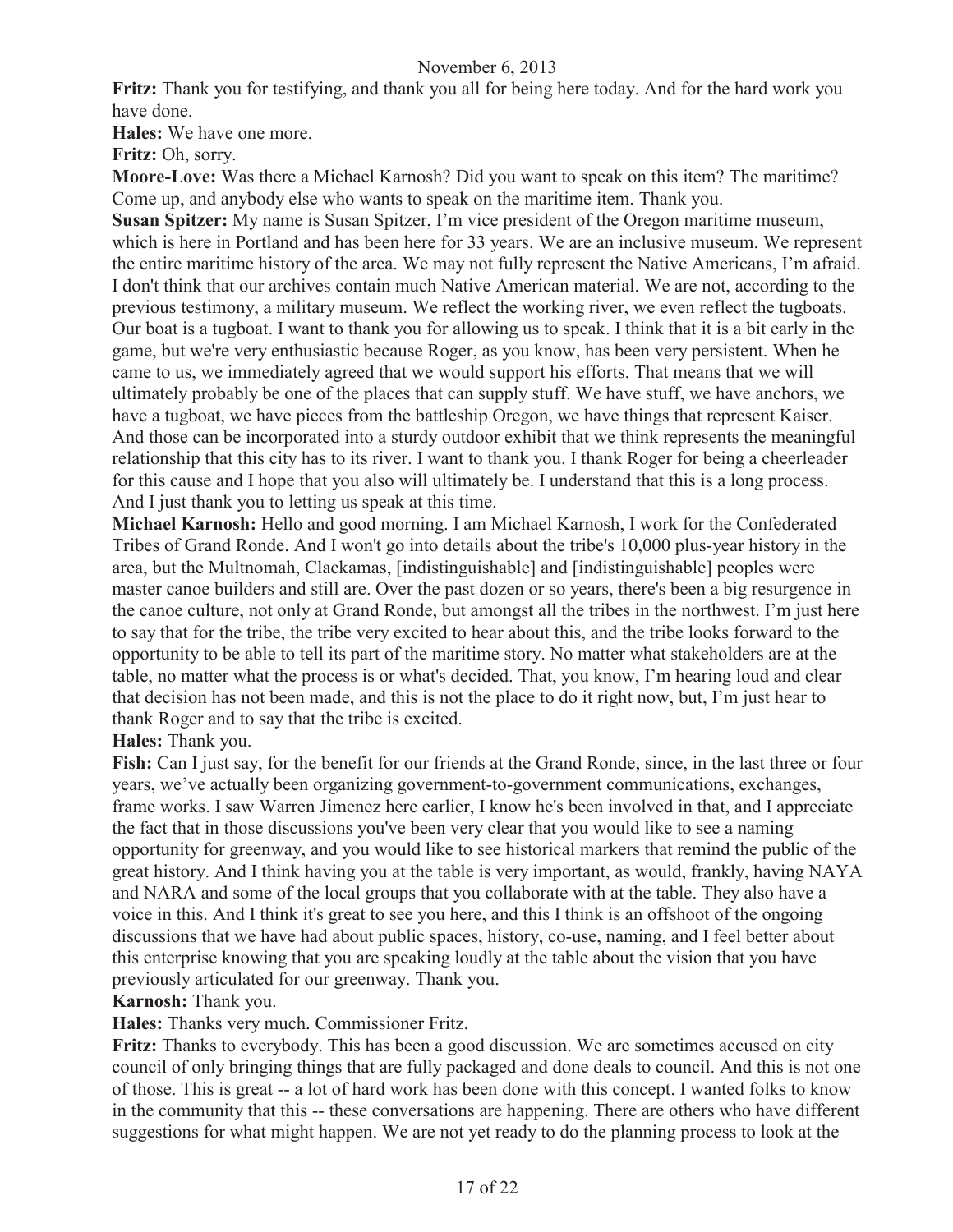framework and to figure out the design of the greenway in this section. We have other sections that we actually do have ownership or easements over that are priorities for funding at this time, coming right up, and I will be bringing that back to council shortly. I appreciate the time that you have put into this and the robust discussion we've had up here. A little different but a good thing. Thank you. **Hales:** Here, here. Thank you all. Okay. Next item, please, Karla.

# **Item 1048.**

**Hales:** I don't believe that we have a presentation on this this morning, unless there are council questions. Anyone signed up to testify?

**Moore-Love:** I did not have a signup sheet.

**Hales:** If not, then that moves to a second reading. [gavel pounded] And then, item 1049. **Item 1049.**

**Hales:** I have requested this item be returned to my office. So, if there is no objection. [gavel pounded] It is.

**Item 1050.**

**Hales:** Good morning. Christine, are you on first?

**Christine Moody, Bureau of Internal Business Services:** Good morning, Mayor and Commissioners. Christine Moody, procurement services. We are asking for an exemption to the traditional low-bid process using an RFP process to select a construction manager, general contractor, for the streetcar relocation project. This project involves technical, complexities that require specialized expertise for its construction within a very tight time frame. This project has a series unique construction requirements not normally encountered on public works project, and construction must be completed by January 2015 to meet the funding requirements of the Connect Oregon grant. Procurement services and the Portland bureau of transportation will conduct a competitive RFP process to collect the CM/GC, using this process will result in substantial cost savings to the public because the CM/GC will participate in value engineering and constructability reviews, and will develop a construction phasing plan and a well-coordinated project schedule. Using a CM/GC will also allow the city to negotiate with the selected contractor, a minority women and emerging small business subcontractor and workforce plan. This method has proven to be successful in achieving results and is part of the social equity contracting strategy. The engineer's estimate for the CM/GC is 2.5 million and includes cost for the preconstruction services and construction of this project. I am going to turn this over to Kathryn Levine if the city council has any additional questions on the technical pieces this project.

**Hales:** Okay, Chris and Kathryn are here to answer questions or any more information we need for this.

**Saltzman:** I thought it was a budget of 3.7 million. So when you said 2.5 million.

**Kathryn Levine, Portland Bureau of Transportation:** The total project cost currently estimated at \$3.7 million. That's correct.

**Hales:** But the grant makes up the difference?

Levine: The figure that Christine was quoting was related specifically to the construction contract and related services.

**Saltzman:** So the CM/GC contractor. And how much -- what's a guess of what we can say for value engineering on this? I mean, order of magnitude?

**Hales:** You mean going through this process?

**Saltzman:** Yeah, I mean, to me it seems like relatively a small project, but kind of pushes the margin of whether it's an appropriate CM/GC project versus a low bid. So, what are we going to gain? I know that the minority contracting is certainly a valid point, but, it's also mentioned in here, significantly, that value engineering is going to reduce the cost, so, give me a ballpark estimate on what we would expect off of that 3.7 million through value engineering.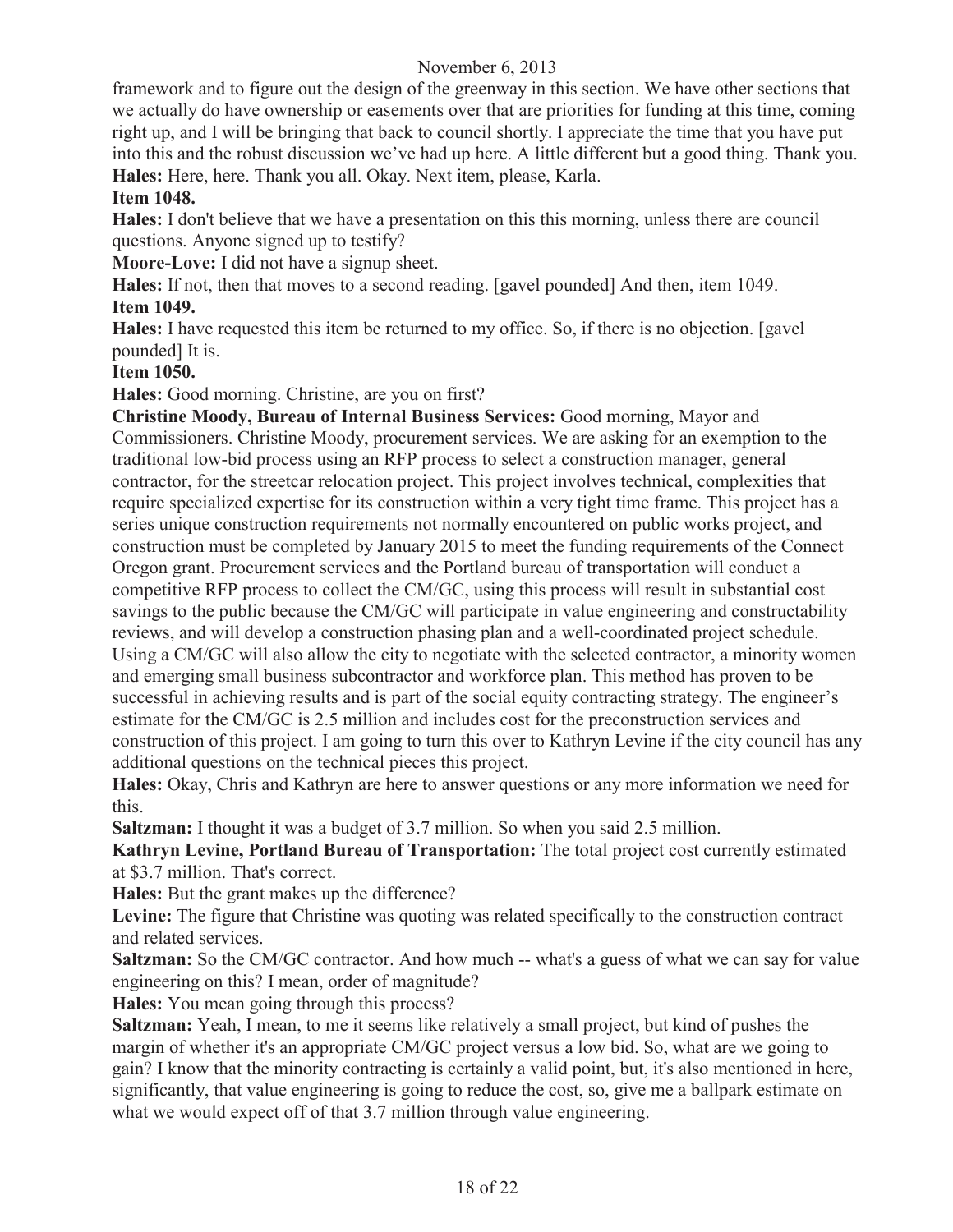**Chris Armes, Portland Bureau of Transportation:** I don't know if we can give you a specific dollar figure but what it does allow is the contractor to be involved in the track procurement and the -- we know that they will have the overhead experience. So there are complexities in the project, even though it's a small segment, there is a complexity that we don't normally have in the project because of the type of work.

**Saltzman:** Given the streetcar track we've laid in the city, this is somehow more complex than we have done elsewhere? I realize that we have probably used CM/GC for most of our streetcar system. **Hales:** We have.

**Armes:** But for all of the previous projects, they've been CM/GC. And so we did have a conversation about looking at a pre-qualification process or a CM/GC process, and after a lot of discussion, we felt that CM/GC provided the best opportunity for us to get a contractor that had the experience with this work.

**Fritz:** How many contractors do have experience with this kind of work?

**Armes:** There are three that I know of in the Portland area, which is [indistinguishable], which is in a joint venture right now with Stacy Witbeck, and then Kiewit, which also worked with Stacy Witbeck. So, there's three that I know of in the area right now, and we're hoping that there will be several RFP responses, so we'll have a competitive review of that.

**Fritz:** But it will all come back to Stacy Witbeck?

**Armes:** Well, not necessarily. They have been the prime for previous streetcar projects but they have had joint ventures with other contractors.

**Fritz:** I look to the Mayor, your experience of streetcar development over the country, are there other contractors in other places that might want to bid on this and might -- how might the difference between this approach versus the low bid affect their ability to bid?

**Hales:** I think that there are other contractors nationally that are interested in this kind of work. But the trouble is that this project is so small and so particular to our system that frankly, I think negotiated approach rather than a traditional competitive approach is going to do us better service. Realistically it's just too small and too specialized to have the other players that are now nationally doing more work, bother to come to Portland, frankly.

**Fritz:** How do we -- to follow-up on Commissioner Saltzman's line of questioning, how do we know that we are getting a good price?

**Hales:** The negotiating ability our team.

**Armes:** We will develop an independent estimate before our contractor, so then we will negotiate prices. We will have a base what the cost is for construction.

**Fritz:** And in previous streetcar contracts, there's been a huge overhead markup. Is there something that we can do about that prospectively for this one?

**Armes:** When you are referring to overhead, is that the contractor's fee or is that the overhead for City's cost?

**Fritz:** No, the contractor's -- the pass-through overhead.

**Armes:** So in our RFP we outline what is included in their fee, whether it is home office overhead, and those types of items and they put that in the RFP response, what the fee is, once we outline for them what should be included in their fee, so there is profits.

**Fritz:** That's something that I'd like to be different from the previous contracts. There was a particular employee who was -- a couple of years ago, who was -- they got a new person into the job, and they had more experience so they wanted to pay that person based on their experience. And as a course of looking at that, which was a \$20,000 contract, it was not -- the amount of money wasn't that big but it turned out that \$20,000, \$7000 went to the contractor rather than to the employee. So, that was like a third of the price was overhead. So, that's -- I am concerned, Christine remembers that particular case. And so I would like you to look at that for this contract. The other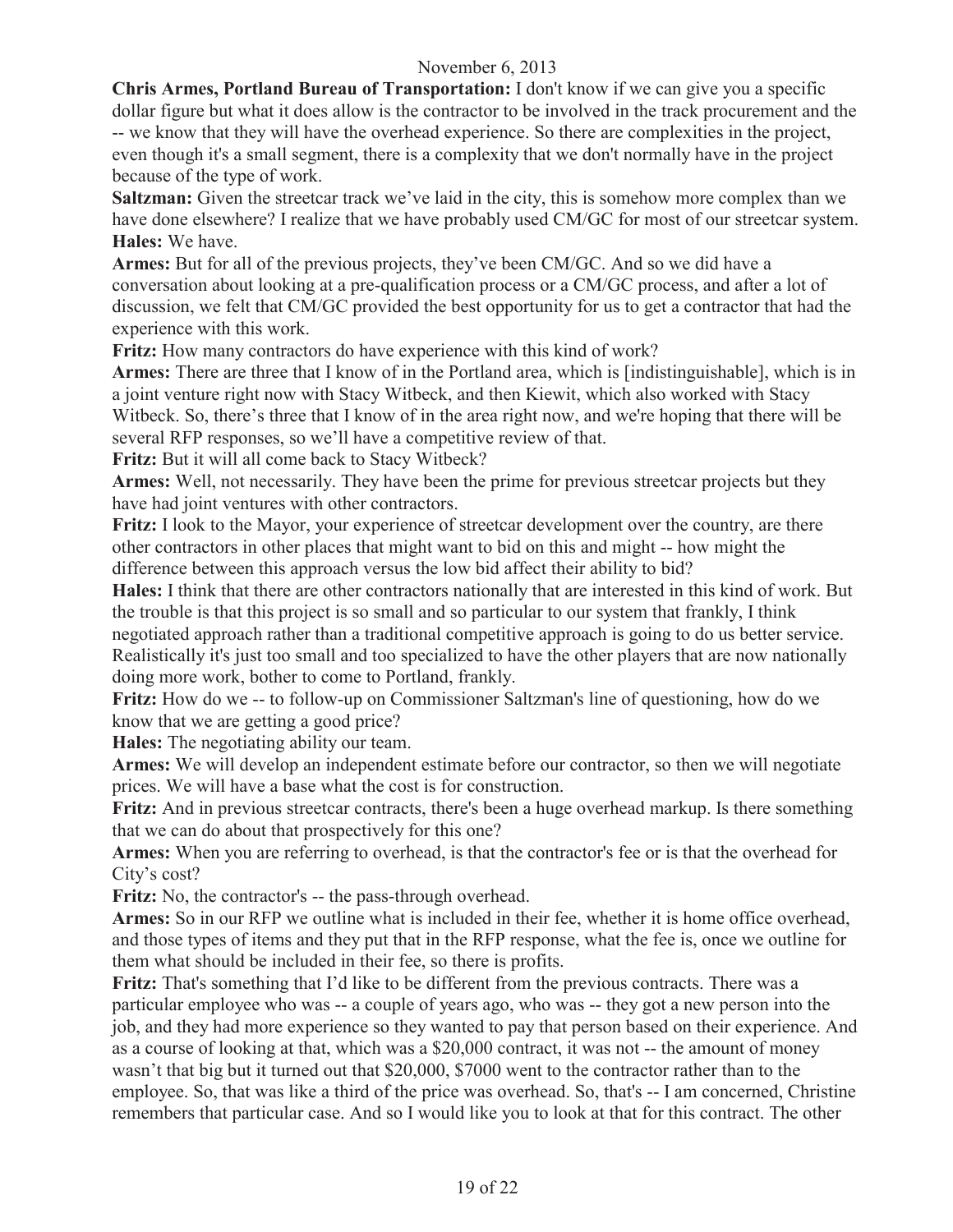question that I have for the Mayor and Commissioner Novick is about moving forward with this contract when we are not sure how we're going to pay for the contract.

**Hales:** That is work in progress, as I think it will involve a mixture of both urban renewal tax increment and general fund dollars to fully fund the work. You know, there's some revenue now flowing from the education, urban renewal district that's cash flow. Doesn't necessarily involve debt, so we don't have to cross the threshold of incurring debt for that district. And there is also the option of using general fund.

Fritz: So when are we going to have that discussion?

**Hales:** Next week with the bump, I think.

**Novick:** There is some urgency here because, Kathryn, could you explain the situation we're in with the state and putting the \$1.9 million at risk?

**Levine:** That's correct. The Connect Oregon grant has deadline for completion of construction at the end of this year, so we're moving forward to release the RFP for the CM/GC to go through the evaluation. Part of the evaluation will be looking at what the proposers identify as their profit margin, as their fee. So that will be an explicit part of the evaluation process, and we'll be able to compare among the proposers on that point. We do have \$1.9 million from the Connect Oregon three grant. It does expire at the end of the year. We are under a very tight time line at this point because when the grant was originally accepted in 2010, it was done so with the assumption that this double track was going to be part the Oregon sustainability center. So, it was caught up in the time line for that redevelopment. When that project ceased moving forward, this project was then rescoped, and became a double track alignment in the street. But, certainly, coordination with the OSC took a considerable amount of time and puts us in jeopardy of not completing the project by the grant funding deadline.

**Fish:** Can I be heard on this? This is a very useful -- it's a very helpful colloquy. So, Commissioner Fritz has raised a couple of questions that are very important to me. So, number one, it's my understanding that there may or may not be a future discussion about the education URA, but that now based on our most current thinking, we don't have to call that question in the next week. **Hales:** That's correct.

**Fish:** Second, while there was a place holder in a bump document that I saw for potentially some general fund money, I understand that by identifying money within the education URA, it's non debt, that's in the account--

# **Hales:** Right.

**Fish:** That to the extent there is a shortfall that may be included in the bump, it is now south of \$250,000. Which is different than, I believe, the placeholder that was over a million.

# **Hales:** That's right.

**Fish:** And then in my conversation with Commissioner Novick, I'm also sensitive to the fact that there is a timing question in terms of the grant. So, because we are not deciding the future of the urban renewal district, which, by the way, council has already adopted, but the council could revisit that. Because the bump ask would be south of 250, if necessary, to cover our gap and because of the timing issue, I am comfortable proceeding, but I wasn't until I had those issues clarified, and those are important issues to me.

**Novick:** And in further answer to Commissioner Fritz's question, I mean, the time -- we would not be bringing this to you today if we weren't in danger of missing our commitment to the state in terms of timing. So, I felt like we had to bring this issue today and even -- you know, we can always pull back the RFP if we decided for some reason that we aren't going to fund this at all. But in terms of -- we're worried that we're missing our chance to meet the time line entirely.

**Fritz:** Right. I appreciate that and am willing to support this ordinance. I would like a commitment that we get the specifics next week as part of the bump, because I didn't have the information that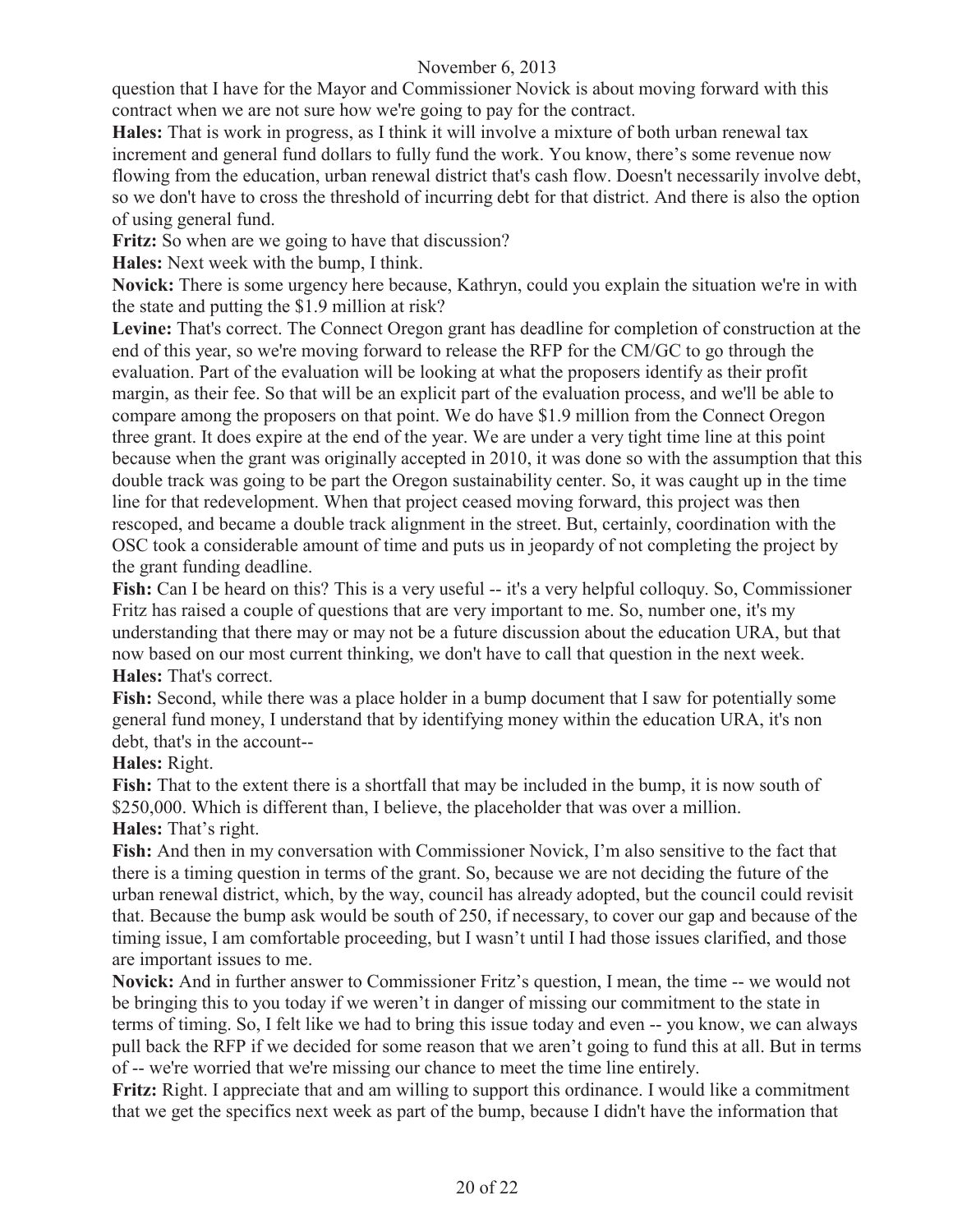Commissioner Fish had about the different areas of money, or what kind general fund ask we're being -- that might be coming.

**Hales:** Yep, we should be able to detail that.

**Fritz:** So, we will have a rundown on that next week, as a separate thing. The challenge with the budget monitoring process is there's a whole bunch of things on the list, and I want to make sure that this is a very important one. And as Commissioner Fish said, it brings up other questions. **Fish:** And since I share the same questions. But based on the representation that the Mayor -- our conversation yesterday during our regular check-in, I'm satisfied that we're not bootstrapping that discussion now, and it's not necessary for us to decide that question. Because there's money

available in the district that's non-debt that we can grab.

**Fritz:** It would have been helpful had I had that information, also.

**Hales:** This says evolved. Let's say it that way. And the deadline looms, so a lot of fast footwork has been necessary on the staff's part to get us to this point. We'll get that detail of what the likely request for general funds to the bump will be before us next week. Okay. Further questions for staff? Anyone signed up to testify on this?

**Moore-Love:** We have one person, Shedrick Wilkins.

**Hales:** Come on up. Thank you very much. Good morning.

**Shedrick Wilkins:** I agree with the Mayor. I think the west side streetcars are great. And they go up and down and they make this way that we can have health care between Good Sam all the way down to the others, the stem cell research center by the waterfront. But I do have problem with streetcars on the east side, and people honk all the time. This is my personal thing, so -- I don't know if one should, should expand the streetcars, really, on the east side or doing anything like that. So, the idea of opening things up nationally, is not a good idea.

**Hales:** Alright, thank you. Thanks very much. Okay. Any further council discussion? This is an emergency ordinance. So let's take a roll call.

# **Item 1050 roll.**

**Novick:** Aye.

**Fritz:** Thanks to Christine Moody and her team for their usual good presentation and work. Aye. **Fish:** Aye.

**Saltzman:** Aye.

**Hales:** Aye. [gavel pounded]

**Hales:** Thank you very much.

# **Item 1051.**

**Hales:** This carries out a council directive in the budget but because we have moved the fall budget management process decision to next week, I am going to move this to next week's calendar if there is no objection. [gavel pounded] Next week. November 13th, rather.

# **Item 1052.**

**Hales:** Commissioner Saltzman.

**Saltzman:** This is the second reading.

**Hales:** Oh, sorry. You had this last week.

**Fritz:** We took care of it for you last week.

# **Hales:** Roll call.

# **Item 1052 roll.**

**Novick:** Darn, I had a pun worked out for this, and now I forgot what it was. [laughter] Aye. **Fritz:** Good work on this. Aye.

**Fish:** Thank you for bringing this forward, Dan. This is one of the great rituals of our fire bureau that we were able to take equipment and share it with the sister city. And I think that the most amazing part of this is that historically, the bomberos have come up here and driven these vehicles on i-5 back to Mexico, which is astonishing. Good job. Aye.